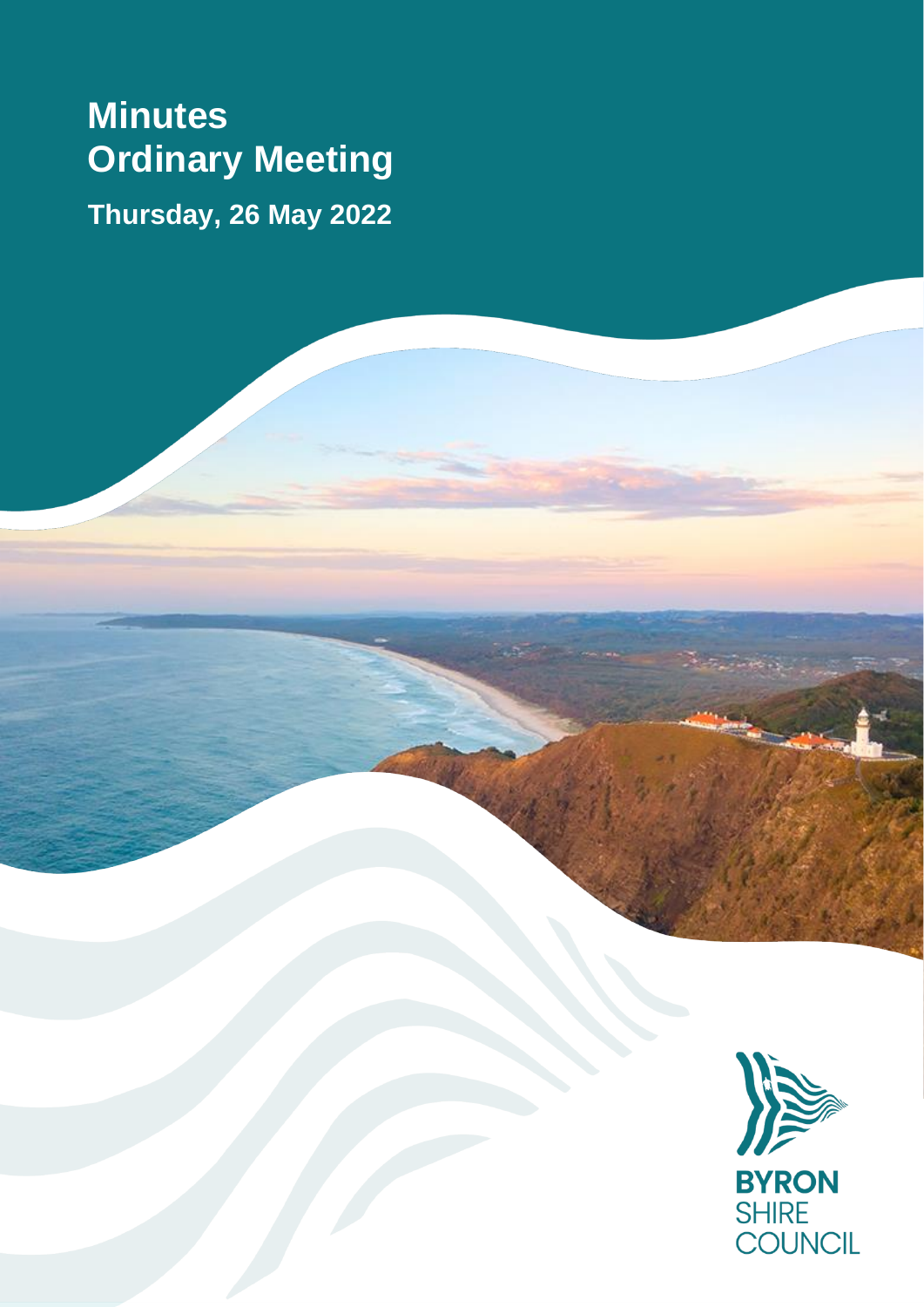Ordinary Meeting Minutes 26 May 2022

## **INDEX OF ITEMS DISCUSSED**

*The following items are listed in the order in which they were dealt with.*

| Report No. 11.1               |               | AGRN1012 Natural Disaster Funding - Local Government Recovery        |  |
|-------------------------------|---------------|----------------------------------------------------------------------|--|
| Report No. 13.4               |               | Operational Plan 2021/22 Quarter 3 Report - Q3 - 1 January to 31     |  |
| Report No. 13.5               |               |                                                                      |  |
| Report No. 13.6               |               | Budget Review - 1 January 2022 to 31 March 2022  8                   |  |
| Report No. 14.2               | 21 April 2022 | Report of the Water and Sewer Advisory Committee Meeting held on     |  |
| Report No. 14.3               |               | Report of the Local Traffic Committee Meeting held on 10 May 2022  9 |  |
| Notice of Motion No. 9.2      |               |                                                                      |  |
| Notice of Motion No. 9.1      |               | Land and Funds for Emergency Accommodation 11                        |  |
| Notice of Motion No. 9.4      |               |                                                                      |  |
| Notice of Motion No. 9.5      |               | Lobbying on key issues for flood impacted communities 12             |  |
| Notice of Motion No. 9.7      |               |                                                                      |  |
| Notice of Motion No. 9.8      |               |                                                                      |  |
| Notice of Motion No. 9.3      |               | Parking meter time and cost amendments  14                           |  |
| Notice of Motion No. 9.6      |               | Byron Bay Community Association support 15                           |  |
| Notice of Motion No. 9.9      |               |                                                                      |  |
| Report No. 11.2               |               |                                                                      |  |
| Report No. 13.1               |               | Nomination of Councillors to Byron Masterplan Guidance Group  16     |  |
| Report No. 13.2               |               |                                                                      |  |
| Report No. 13.3               |               | Council Resolutions Quarterly Review - Q3 - 1 January to 31 March    |  |
| Report No. 13.7               |               |                                                                      |  |
| Report No. 13.8               |               |                                                                      |  |
| Report No. 14.1               |               | Report of the Floodplain Management Advisory Committee Meeting       |  |
| Question With Notice No. 15.1 |               |                                                                      |  |
| Question With Notice No. 15.2 |               | Fill for urban development on the Shire's floodplains . 23           |  |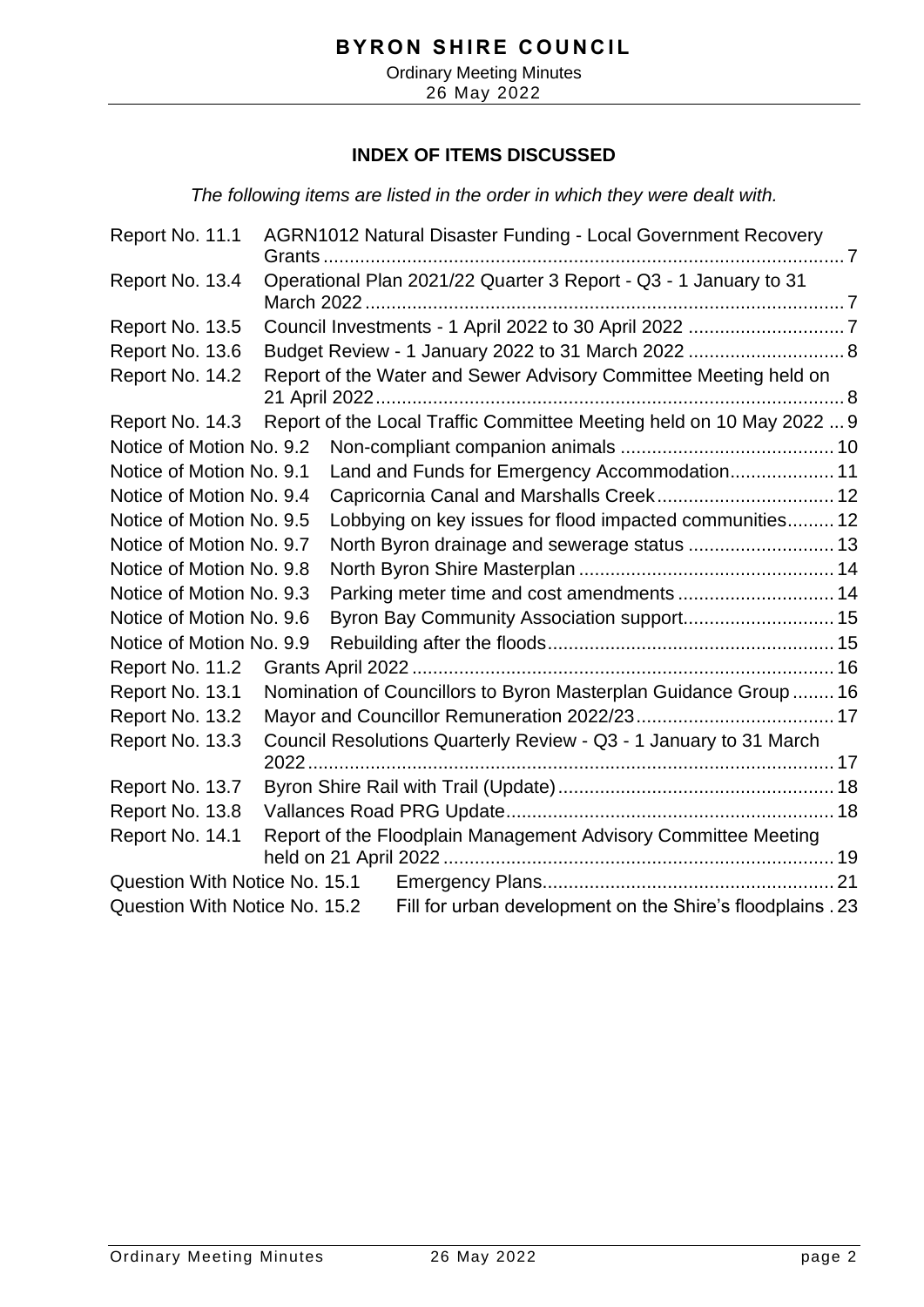## **MINUTES OF THE BYRON SHIRE COUNCIL ORDINARY MEETING HELD ON THURSDAY, 26 MAY 2022 COMMENCING AT 9.14AM AND CONCLUDING AT 6.21PM**

*I2022/557*

PRESENT: Cr M Lyon (Mayor), Cr S Balson, Cr C Coorey (left at 12.08pm), Cr D Dey, Cr A Hunter, Cr S Ndiaye, Cr A Pugh, Cr M Swivel and Cr P Westheimer

> Staff: Mark Arnold (General Manager) Esmeralda Davis (Acting Director Corporate and Community Services) Phil Holloway (Director Infrastructure Services) Shannon Burt (Director Sustainable Environment and Economy) Ralph James (Legal Counsel) Sarah Nagel (Manager Public & Environmental Services) – item 9.2 James Brickley (Manager Finance) – item 9.1 James Flockton (Infrastructure Planning Coordinator) – item 9.4 Heather Sills(Minute Taker)

*The Mayor opened the meeting and acknowledged that the meeting is being held on Arakwal Country and that we pay our respects to the elders past and present and extend our respect to the Bundjalung clans whose lands and waters are part of the Shire.*

## **PUBLIC ACCESS**

Prior to dealing with the circulated reports and associated information, a Public Access Session was held and Council was addressed on the following:

## **Public Access**

| <b>Report No and Title</b>        | For $\prime$<br><b>Against</b> | <b>Name</b>     | <b>Representing</b><br><b>Community</b><br><b>Organisation</b> | Via    |
|-----------------------------------|--------------------------------|-----------------|----------------------------------------------------------------|--------|
| <b>9.1 - Land and Funds for</b>   | For                            | Cassandra       |                                                                | In.    |
| <b>Emergency Accommodation</b>    |                                | Sheppard        |                                                                | Person |
| 9.2 - Non-compliant Companion     | For                            | Jeanette        | <b>Byron Bird Buddies</b>                                      | In.    |
| Animals                           |                                | Olley           |                                                                | Person |
| 9.1 - Land and Funds for          | For                            | Francesca       |                                                                | In.    |
| <b>Emergency Accommodation</b>    |                                | Esposito        |                                                                | Person |
| 9.3 - Parking meter time and      |                                |                 |                                                                |        |
| cost amendments                   |                                |                 |                                                                |        |
| 9.5 - Lobbying on key issues for  |                                |                 |                                                                |        |
| flood impacted communities        |                                |                 |                                                                |        |
| 9.7 - North Byron drainage and    | For                            | Francesca       | <b>North Byron District</b>                                    | In.    |
| sewerage status                   |                                | <b>Esposito</b> | Activation -                                                   | Person |
| 9.8 - North Byron Shire           |                                |                 | <b>Community Flood</b>                                         |        |
| Masterplan                        |                                |                 | Response (OSCA)                                                |        |
| 9.9 - Rebuilding after the floods |                                |                 |                                                                |        |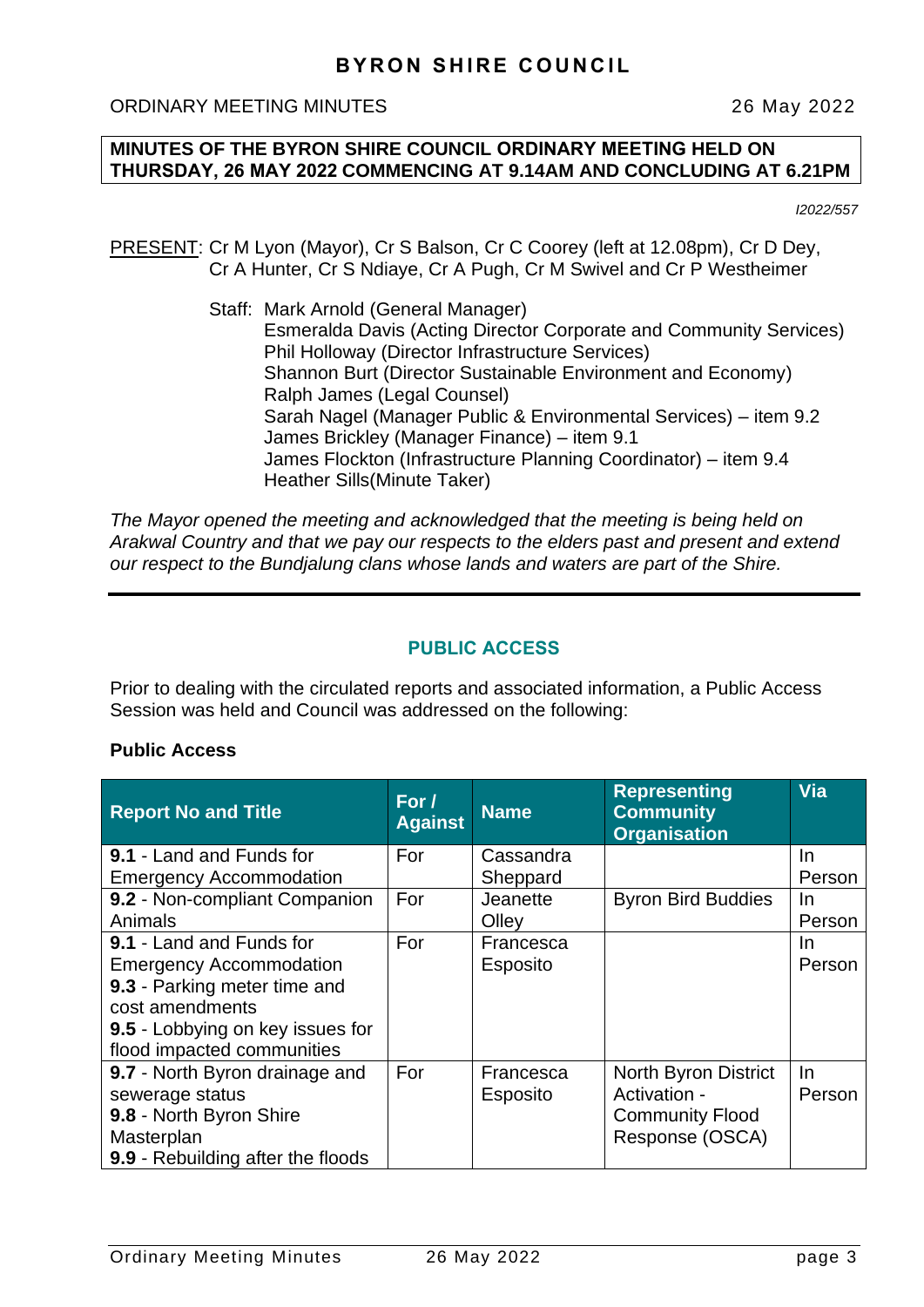#### ORDINARY MEETING MINUTES 26 May 2022

#### PROCEDURAL MOTION

**22-193 Resolved** that Public Access be extended for 20 minutes. (Lyon/Ndiaye)

*The motion was put to the vote and declared carried.*

#### **Public Access cont.**

| <b>Report No and Title</b> | For /<br><b>Against</b> | <b>Name</b> | Representing<br><b>Community</b><br><b>Organisation</b> | <b>Via</b> |
|----------------------------|-------------------------|-------------|---------------------------------------------------------|------------|
| 9.8 - North Byron Shire    | For                     | Kim Dowling | North Byron                                             | -In        |
| Masterplan                 |                         |             | <b>Business Chamber</b>                                 | Person     |

## **Question No. 1 – Fill for urban development**

John Anderson submitted the following question which was read by staff:

*Given that the primary function of Council staff is to inform elected Councillors of relevant background factors, would said staff be so kind as to unambiguously clarify:*

*1) relevant current policy regarding fill*

*2) relevant powers of private certifiers to toy with policy, statute management plans etc 3) whether staff understand the concept of "full and frank disclosure"?*

The General Manager took the question on notice.

## **Condolence Motion - Recent passing of Christopher Sanderson**

*Byron Shire Council wishes to pass on its condolences on hearing of the passing of Christopher Sanderson and would like to officially acknowledge his contribution to the community.*

*Christopher was an active community member of Council's Sustainable and Emissions Reduction Advisory Committee last term, and has been a member of Biodiversity and Sustainability Advisory Committee and Community Infrastructure Advisory Committee.*

*Council so very much appreciates the efforts of community members like Christopher Sanderson who contribute to the betterment of our Shire by giving so freely of their time, wisdom and knowledge.*

*My sincere sympathy and the sympathies of Council are extended to his partner, Christobel Munson, another much loved and respected member of the Bangalow community.*

## **Condolence Motion - Recent passing of Tony Gilding**

*Byron Shire Council wishes to pass on its condolences on hearing of the passing of Tony Gilding who for a long time was the owner of Macadamia Castle which before his passing was able to pass the ownership on of that and is now an animal sanctuary, which was always something very dear to his heart.*

*Fantastic legacy of animal welfare for the Byron Shire and wider community.*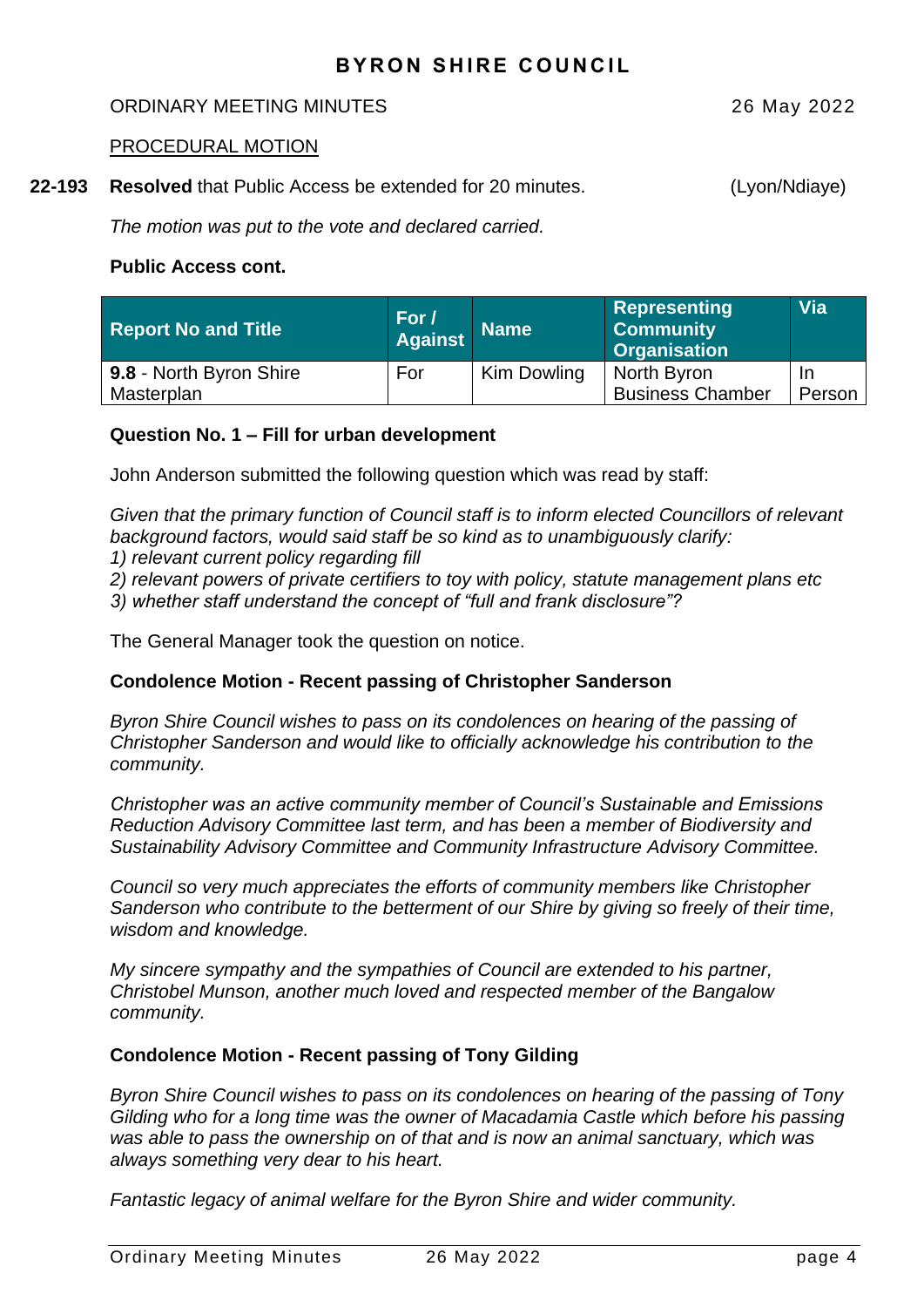#### ORDINARY MEETING MINUTES 26 May 2022

#### **APOLOGIES**

There were no apologies.

## **REQUESTS FOR LEAVE OF ABSENCE**

**22-194 Resolved** that Cr Coorey be granted a leave of absence from the following meetings:

- 26 May 2022 Ordinary leaving the meeting early
- 9 June 2022 Ordinary (Planning)
- 23 June 2022 Ordinary (Lyon/Westheimer)

*The motion was put to the vote and declared carried.*

## **DECLARATIONS OF INTEREST – PECUNIARY AND NON-PECUNIARY**

There were no declarations of interest.

## **TABLING OF PECUNIARY INTEREST RETURNS**

There were no Pecuniary Interest Returns tabled.

## **ADOPTION OF MINUTES FROM PREVIOUS MEETINGS**

- **22-195 Resolved:** that the minutes of the Ordinary Meeting held 28 April 2022 be confirmed. (Lyon/Hunter) *The motion was put to the vote and declared carried.*
- **22-196 Resolved** that the minutes of the Extraordinary Meeting held 19 May 2022 be confirmed (Swivel/Ndiaye) *The motion was put to the vote and declared carried.*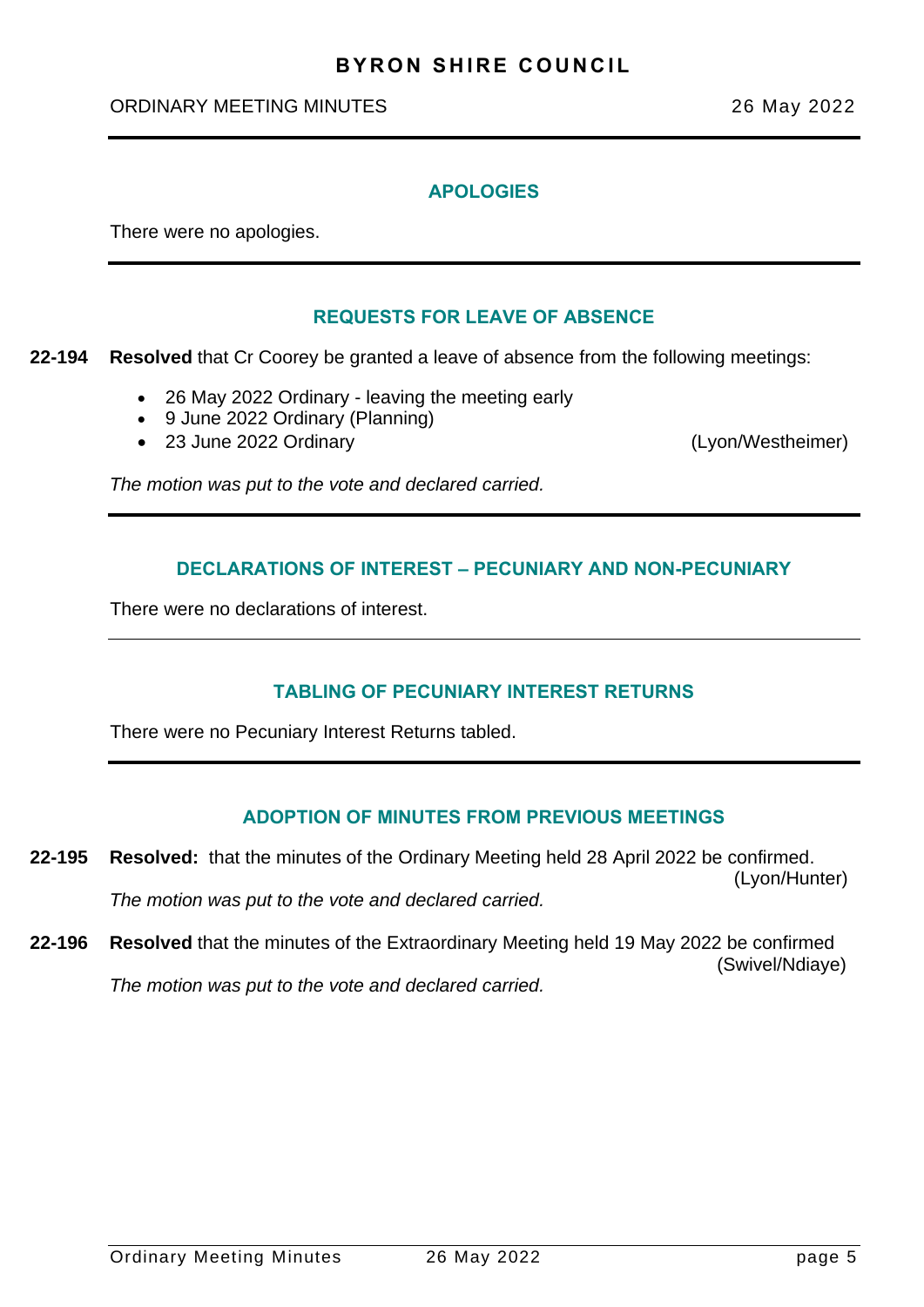## **RESERVATION OF ITEMS FOR DEBATE AND ORDER OF BUSINESS**

The Mayor suspended standing orders to allow for items to be reserved for debate, being:

#### **STAFF REPORTS**

#### **General Manager**

Report No. 13.1 Nomination of Councillors to Byron Masterplan Guidance Group

#### **Corporate and Community Services**

Report No. 13.2 Mayor and Councillor Remuneration 2022/23 Report No. 13.3 Council Resolutions Quarterly Review - Q3 - 1 January to 31 March 2022

#### **Infrastructure Services**

Report No. 13.7 Byron Shire Rail with Trail (Update) Report No. 13.8 Vallances Road PRG Update

#### **REPORTS OF COMMITTEES**

#### **Infrastructure Services**

Report No. 14.1 Report of the Floodplain Management Advisory Committee Meeting held on 21 April 2022

The remaining Recommendations and Committee Recommendation were adopted as a whole, being moved by Cr Lyon and seconded by Cr Ndiaye. Each recommendation is recorded with a separate resolution number commencing at Resolution No. 22-197 and concluding with Resolution No. 22-206.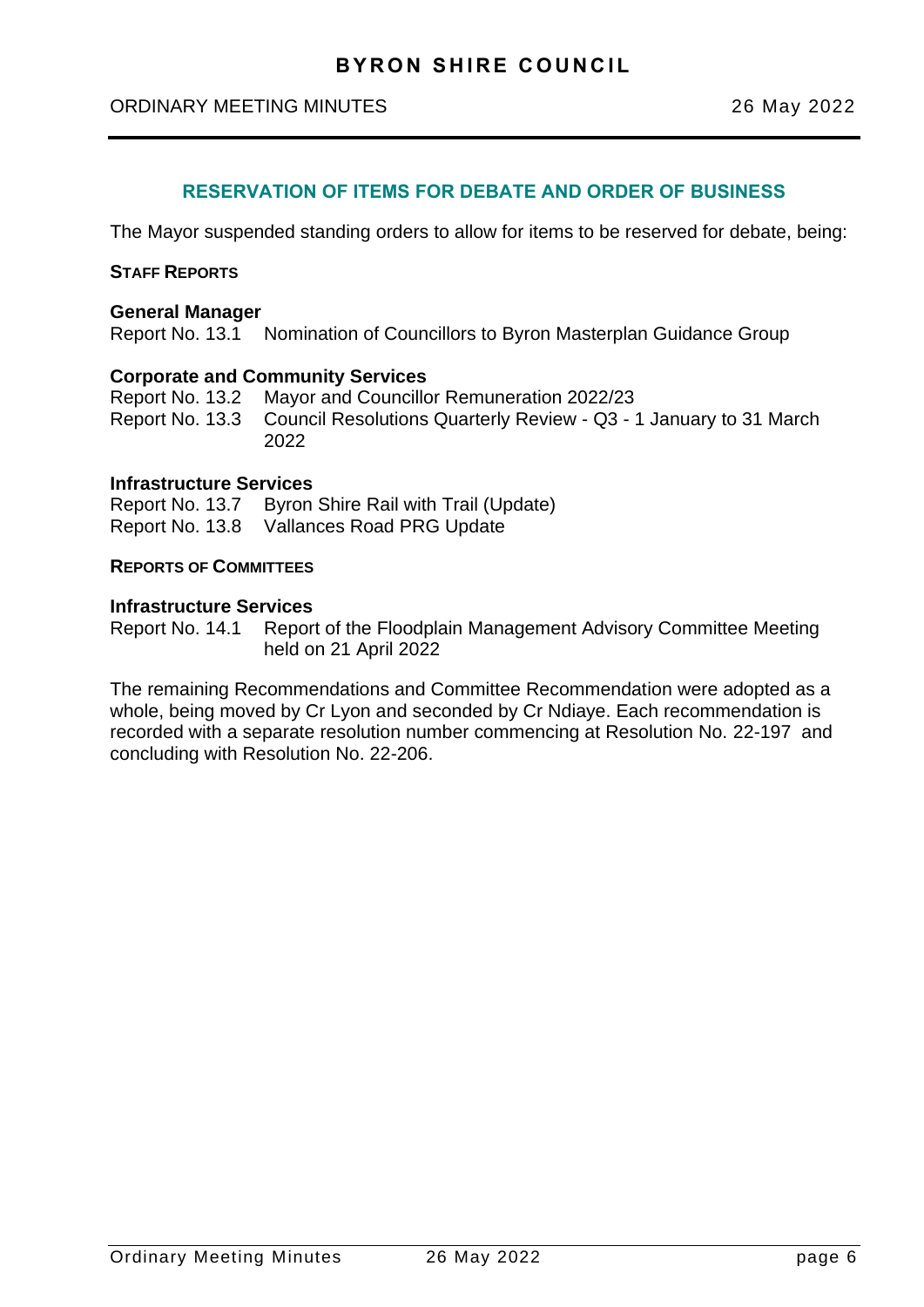## **SUBMISSIONS AND GRANTS**

<span id="page-6-0"></span>**Report No. 11.1 AGRN1012 Natural Disaster Funding - Local Government Recovery Grants File No:** I2022/494

- **22-197 Resolved** that Council endorses the following Program of Works and funding allocation under the AGRN1012 Local Government Recovery Grant Program:
	- 1. Individual Case Coordination (Mullumbimby & District Neighbourhood Centre) \$30,000
	- 2. Community Engagement resilience and recovery (Mullumbimby & District Neighbourhood Centre) - \$70,000
	- 3. Breakfast Co-ordinator at the Fletcher Street Homeless Hub (Byron Community Centre Fletcher Street Homeless Hub) - \$50,000
	- 4. Local Recovery Coordinator (1 year) \$145,000
	- 5. Disaster Recovery Officer (3 months) \$40,000
	- 6. Improved resilience of Council's Public Communications Channels \$415,000
	- 7. Quick Response Mobile Disaster Communications \$50,000
	- 8. South Golden Beach resilience betterment program \$140,000
	- 9. Review of Disaster Preparedness Dashboard \$40,000
	- 10. Recovery Centre Mullumbimby \$20,000 (Lyon/Ndiaye)

## **STAFF REPORTS - CORPORATE AND COMMUNITY SERVICES**

**Report No. 13.4 Operational Plan 2021/22 Quarter 3 Report - Q3 - 1 January to 31 March 2022 File No:** I2022/465

## **22-198 Resolved:**

- 1. That Council notes the 2021/22 Operational Plan Quarter 3 Report for the period ending 31 March 2022 (Attachment 1 #E2022/39295).
- 2. That Council adopts the proposed amendments to the Operational Plan 2021/22 outlined in Attachment 2 (#E2022/39132). (Lyon/Ndiaye)

| Report No. 13.5 | Council Investments - 1 April 2022 to 30 April 2022 |
|-----------------|-----------------------------------------------------|
| File No:        | 12022/466                                           |

**22-199 Resolved** that Council notes the report listing Council's investments and overall cash position as at 30 April 2022. (Lyon/Ndiaye)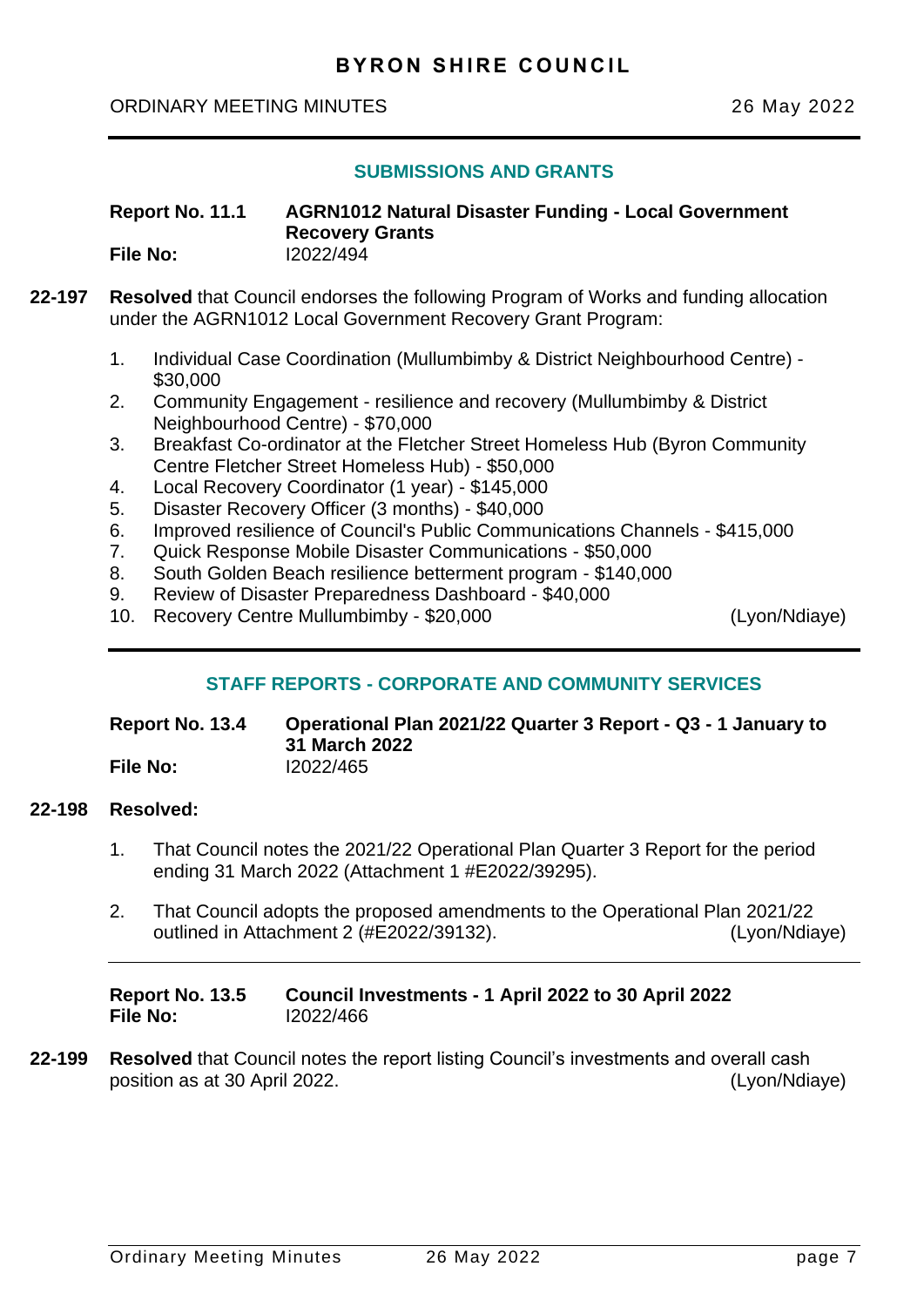<span id="page-7-0"></span>

| <b>Report No. 13.6</b> | Budget Review - 1 January 2022 to 31 March 2022 |
|------------------------|-------------------------------------------------|
| <b>File No:</b>        | 12022/470                                       |

#### **22-200 Resolved:**

- 1. That Council authorises the itemised budget variations as shown in Attachment 2 (#E2022/43292) which include the following results in the 31 March 2022 Quarterly Review of the 2021/2022 Budget:
	- a) General Fund \$354,500 decrease to the Estimated Unrestricted Cash Result
	- b) General Fund \$9,405,900 increase in reserves
	- c) Water Fund \$1,021,300 increase in reserves
	- d) Sewerage Fund \$100,400 increase in reserves
- 2. That Council adopts the revised General Fund Estimated Unrestricted Cash Result of \$126,500 for the 2021/2022 financial year as at 31 March 2022. (Lyon/Ndiaye)

## **REPORTS OF COMMITTEES - INFRASTRUCTURE SERVICES**

**Report No. 14.2 Report of the Water and Sewer Advisory Committee Meeting held on 21 April 2022 File No:** I2022/489

- **22-201 Resolved** that Council notes the minutes of the Water and Sewer Advisory Committee Meeting held on 21 April 2022. (Lyon/Ndiaye)
- **22-202 Resolved** that Council adopts the following Committee Recommendations:

**Report No. 3.2 Byron STP Condition 9 Additional Load - Quarterly Report** File No: I2022/238

Committee Recommendation 3.2.1

That Council:

- 1. Notes the report.
- 2. Asks Council staff to show both ET units and megalitres per annum. (Lyon/Ndiaye)
- **22-203 Resolved** that Council adopts the following Committee Recommendations:

# **Report No. 3.3 Utilities Overview**

File No: I2022/291

Committee Recommendation 3.3.1

- 1. That Council notes the presentation: Infrastructure Services Utilities Overview Presentation to Water & Sewer Advisory Committee 21 April 2022 (E2022/32261).
- 2. This summary to continue at the next Water and Sewer Advisory Committee.

(Lyon/Ndiaye)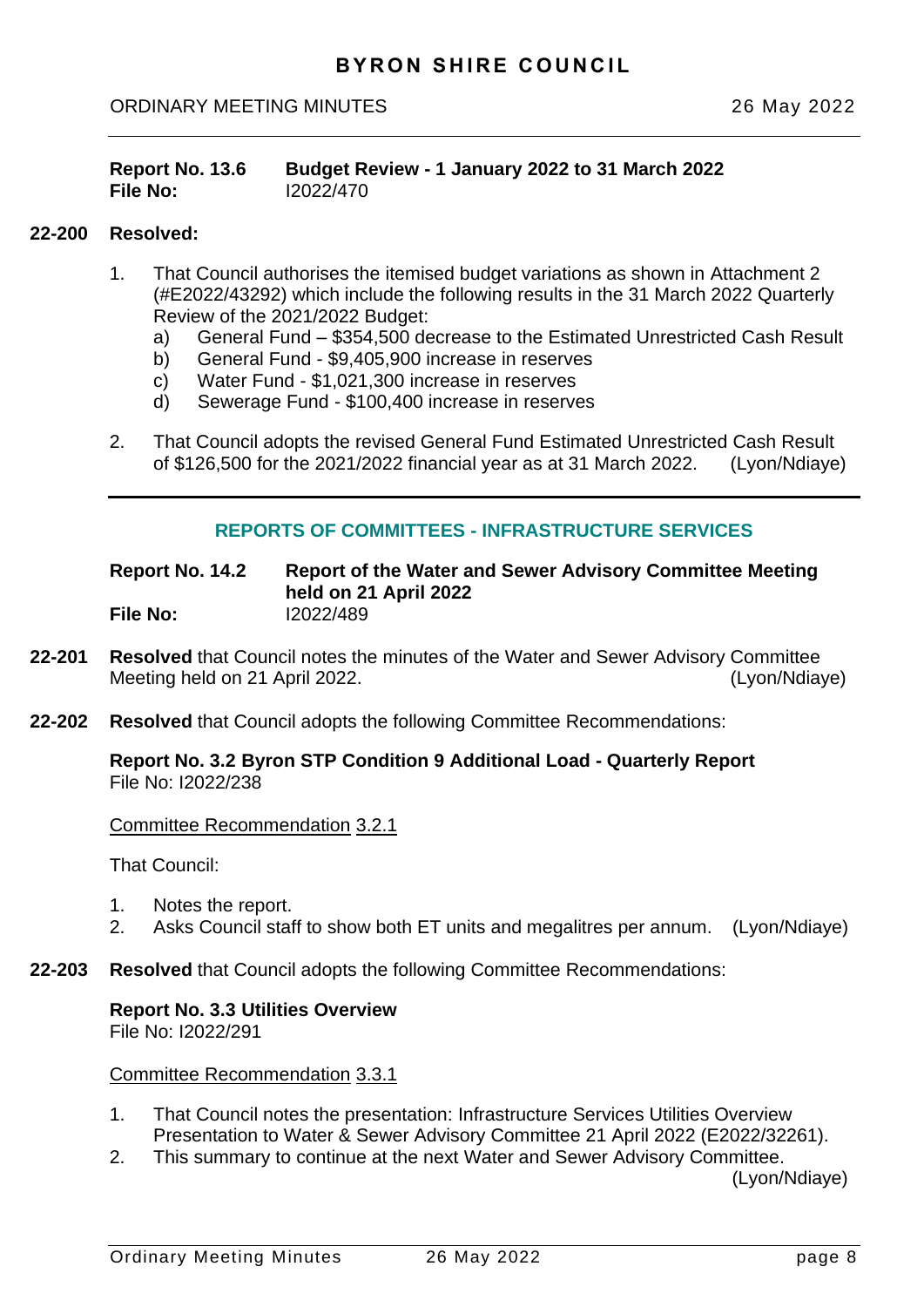<span id="page-8-0"></span>

| Report No. 14.3 | Report of the Local Traffic Committee Meeting held on 10 May<br>2022 |
|-----------------|----------------------------------------------------------------------|
| <b>File No:</b> | I2022/495                                                            |

- **22-204 Resolved** that Council notes the minutes of the Local Traffic Committee Meeting held on 10 May 2022. (Lyon/Ndiaye)
- **22-205 Resolved** that Council adopts the following Committee Recommendation:

#### **Report No. 6.1 Harvest Estate regulatory signage** File No: I2022/412

Committee Recommendation 6.1.1

That Council supports the regulatory signs, lines and traffic control devises associated with the Harvest Estate works, as shown in Attachment 1 (E2022/37580) subject to TfNSW concurrence. (Lyon/Ndiaye)

**22-206 Resolved** that Council adopts the following Committee Recommendations:

## **Report No. 6.2 Festival of the Stone 2022**

File No: I2022/473

#### Committee Recommendation 6.2.1

- 1. That Council endorse the Traffic Management Arrangement associated with the Festival of the Stone event to be held on Saturday 4 June 2022, in accordance with the Local Traffic Committee recommendations.
- 2. That the endorsement provided is subject to:
	- a) Separate approvals by NSW Police and TfNSW being obtained, if required
	- b) A Traffic Guidance Scheme (TGS), being designed and implemented by those with relevant and current TfNSW accreditation;
	- c) The event being advertised 14 days prior to the event.
	- d) The event organiser:
		- i. Holding \$20m public liability insurance cover which is valid for the event.
		- ii. Undertaking consultation with emergency services and any identified issues addressed.
		- iii. Undertaking consultation with the community, affected businesses and transport operators, including adequate response/action to any raised concerns prior to the event taking place.
		- iv. Paying Council's Road Event Application Fee prior to each event.
	- e) Development Approval conditions of consent being met
	- f) After the Festival a report being submitted to council (within 3 months) from the original TGS designer with comments of the effectiveness of the traffic control arrangements during the event and list recommendations if required for consideration by council and other authorities for future events.

(Lyon/Ndiaye)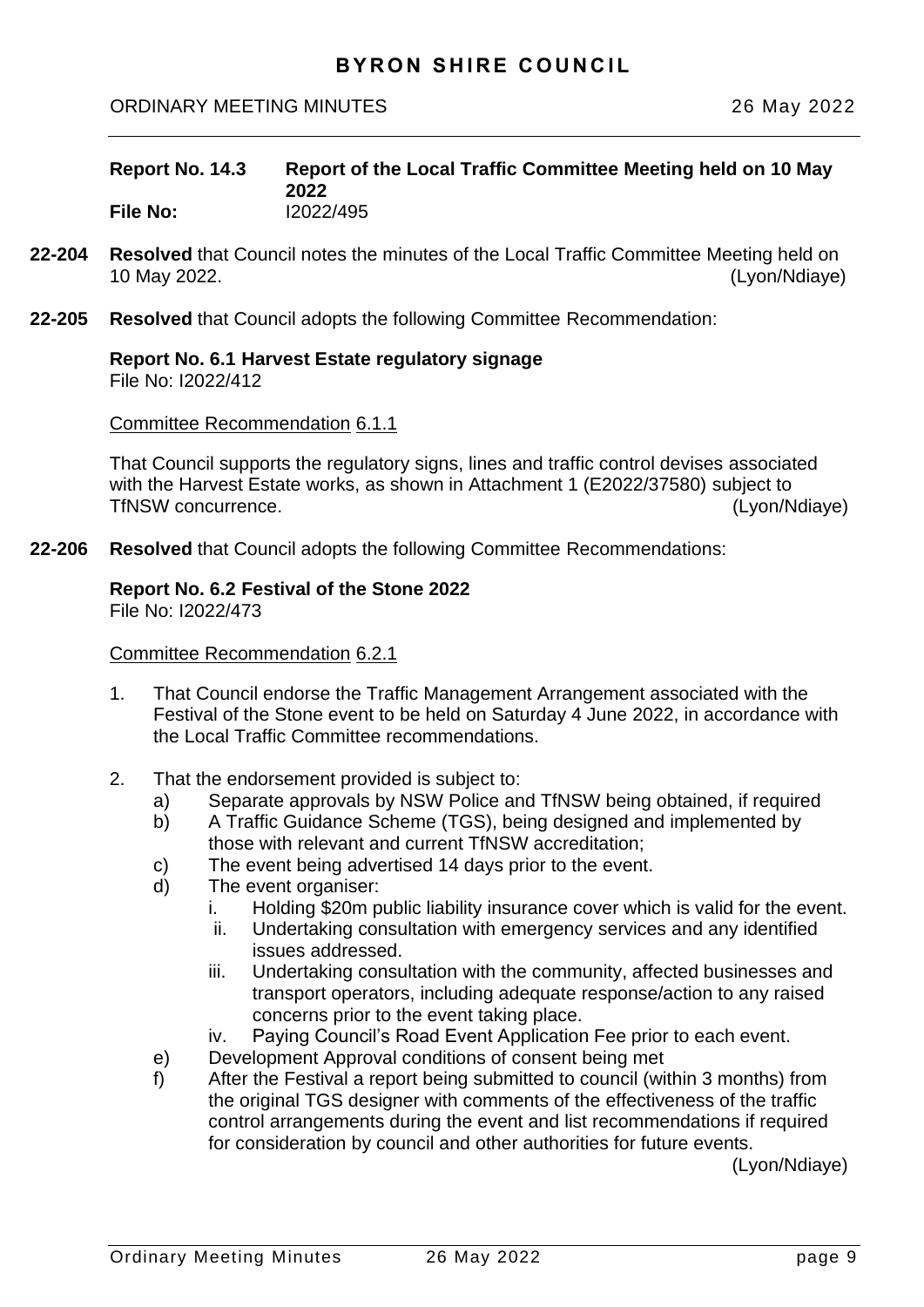#### <span id="page-9-0"></span>PROCEDURAL MOTION

**22-207 Resolved** that Council change the order of business to deal with Reports 9.2, 9.1, 9.4, 9.5, 9.7, 9.8 next on the Agenda. (Lyon/Ndiaye)

*The motion was put to the vote and declared carried.*

## **MAYORAL MINUTE**

There was no Mayoral Minute.

## **NOTICES OF MOTION**

**Notice of Motion No. 9.2 Non-compliant companion animals File No:** I2022/283

- **22-208** Resolved that Council:
	- 1. Notes the recent perceived increase in the number of dogs visible in the Shire;
	- 2. Acknowledges that a 'Dogs in Public Spaces' Strategy is being developed but the Community Engagement stage has been delayed by the recent floods ;
	- 3. Shares the concern of many residents and visitors at the numbers of dogs (i) in sensitive ecological areas, (ii) on public beaches, and (iii) roaming and/or barking in residential areas;
	- 4. Notes that there is substantial evidence demonstrating that the presence of dogs has a negative impact on biodiversity:
	- 5. Notes the priorities regarding dogs and cats in the adopted (Council Ordinary 24/3/22) Compliance Priorities Program Report 2021 and:
		- a) promotes a minimal tolerance enforcement approach (Penalty Infringement Notices and formal warning) in lieu of the current informal warning approach;
		- b) requests staff to put further priority and emphasis on nuisance, off-leash dogs and all dogs in environmentally sensitive areas such as Belongil and Tallows estuaries and adjacent beaches, (iii) and Broken Head beach adjacent to the Nature Reserve, so as to ensure the protection of our unique biodiversity;
		- c) requests staff to enforce the no dogs policy in Wildlife Protection Zones -- Hardy Avenue in Ocean Shores and Lilli Pilli and that dogs in those areas must remain within their owners' boundaries;
		- d) requests staff to put further enforcement priority and emphasis on off-leash dogs in towns and villages,
		- e) enhances community messaging of 5a) and 5b) through local media particularly The Echo and Bay FM and any other channels, including additional signage in key biodiversity areas,
		- f) conveys the same to tourism and accommodation operators and reminds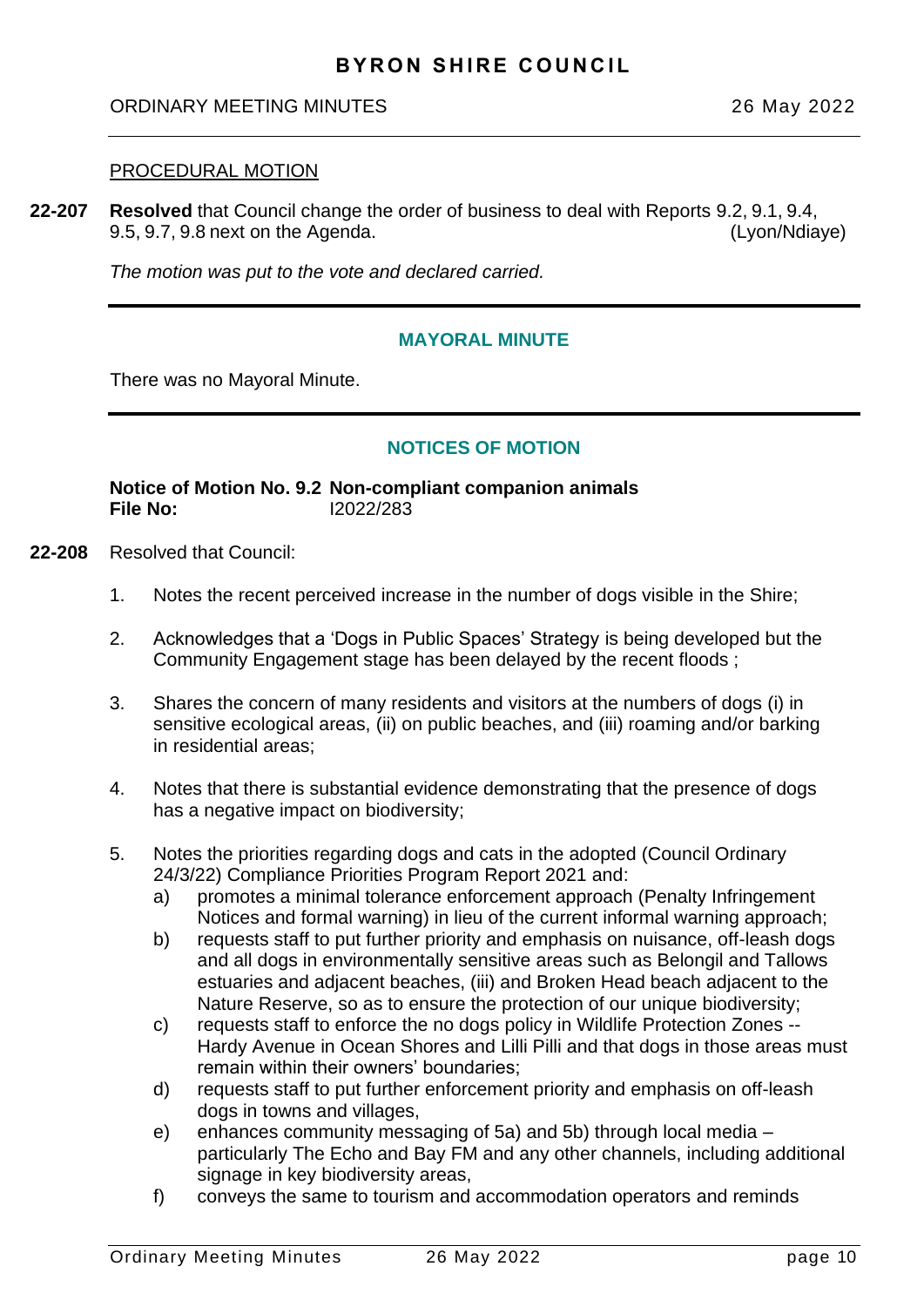operators of the significant ecological values of the Shire, and

- <span id="page-10-0"></span>g) adds a new category to Compliance Priorities: High Priority - Dogs in environmentally sensitive areas;
- 6. Changes the heading on Council's website from '*Byron is a Dog Friendly Shire'* to '*Byron is a Dog Responsible Shire*'; and
- 7. Continues to work with NPWS to discourage the presence of dogs in National Parks and Reserves, and seeks their assistance in providing more targeted signage in areas they administer.. (Coorey/Lyon)

*The motion was put to the vote and declared carried. Crs Pugh and Balson voted against the motion..*

## PROCEDURAL MOTION

**22-209 Resolved** that Cr Coorey be granted a two minute extension to her speech.

(Lyon/Coorey)

*The motion was put to the vote and declared carried.*

*Cr Coorey left the Chambers at 12:08pm and did not return.*

## **Notice of Motion No. 9.1 Land and Funds for Emergency Accommodation File No:** I2022/353

## **22-210 Resolved** that Council:

- 1. Continues to explore other funding opportunities including from philanthropic organisations and from Local, State, and Federal Governments to provide the community with Temporary Supported Emergency Accommodation.
- 2. Continues to explore and investigate funding models to facilitate housing outcomes, including "rent to own' options for tenants, and other financial models, on Council and State-owned land.
- 3. Identifies parcels of land administered by other agencies that could hold Temporary Supported Emergency Accommodation for residents affected by floods, fires, natural disaster or housing displacement and create pathways to get people temporary emergency accommodation on those sites.
- 4. Continues to advocate for Temporary Supported Emergency Accommodation that includes pet friendly accommodation options. (Balson/Swivel)

## PROCEDURAL MOTION

**22-211 Resolved** that Cr Balson be granted a two minute extension to her speech.(Lyon/Ndiaye)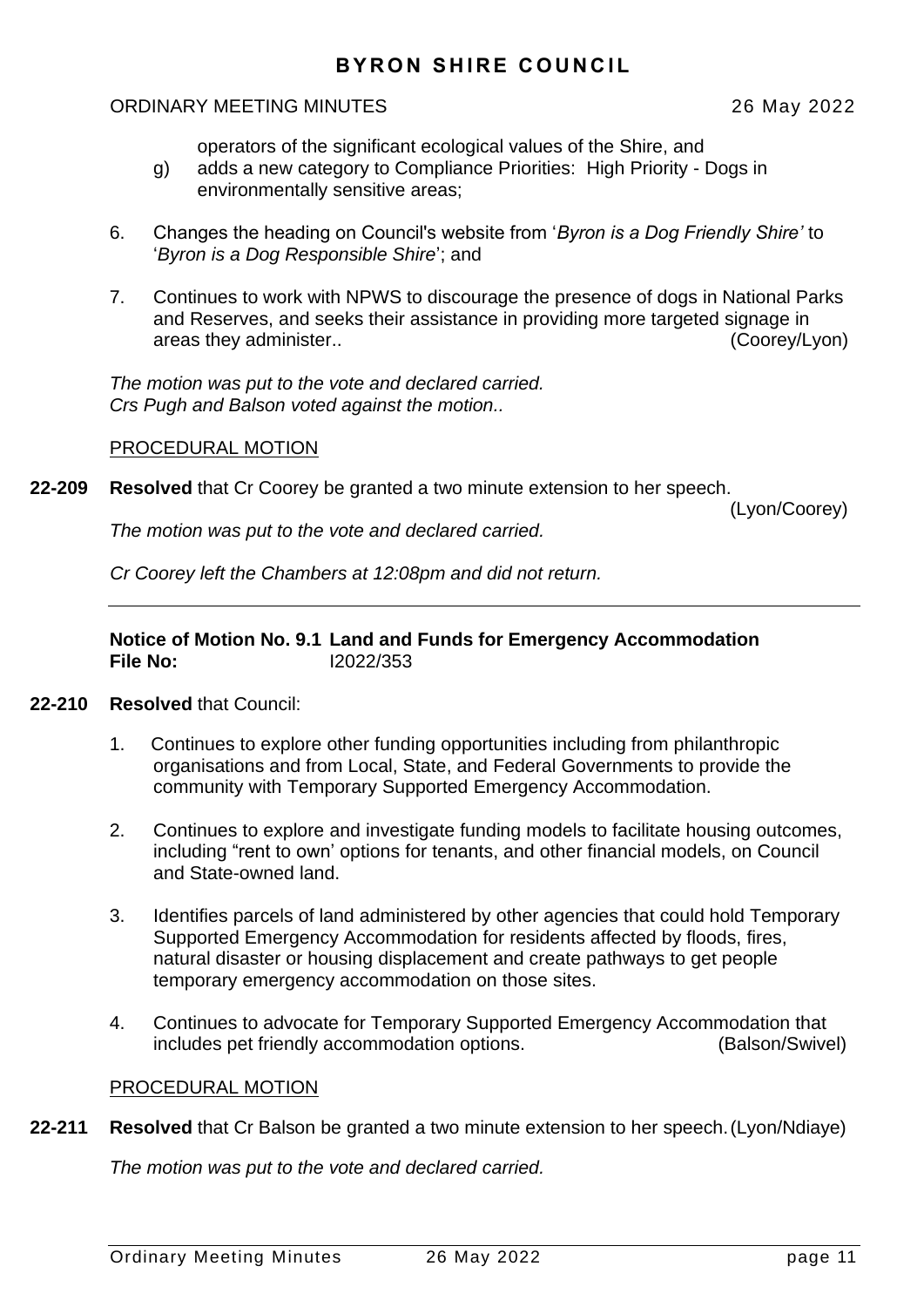#### <span id="page-11-0"></span>ORDINARY MEETING MINUTES 26 May 2022

*The motion (Balson / Swivel) was put to the vote and declared carried. Cr Westheimer voted against the motion.*

*The meeting adjourned at 1.14pm for a lunch break and reconvened at 2.06pm.*

**Notice of Motion No. 9.4 Capricornia Canal and Marshalls Creek File No:** I2022/498

**22-212 Resolved** that Council refers the requests raised by the North Byron Shire community regarding dredging the Capricornia Canal and Marshalls Creek to Council's Coastal and ICOLL Advisory Committee and Floodplain Management Committee with a view to consider the requests; in particular the option of removing the Marshalls Creek rock walls at Brunswick Heads and its potential to reduce siltation of Marshalls Creek. (Pugh/Lyon)

*The motion was put to the vote and declared carried.*

**Notice of Motion No. 9.5 Lobbying on key issues for flood impacted communities File No:** I2022/501

## **22-213 Resolved:**

- 1. That Council lobbies (including writing a formal letter and raising in relevant meetings) the relevant government agencies, governments and ministers on issues important to local flood impacted communities. This may include incorporating these matters into Council's submission/s to the NSW Flood Inquiry:
	- a) The inadequacy of the \$7,200 in rental support provided to people unable to live in their primary residence due to flood impacts.
	- b) The lack of resilience in the communications network post flood. This includes the need for more mobile service backup systems, the need for alternative internet access options such as satellite (particularly at evacuation centres).
	- c) Support for a government reinsurance program for flood impacted communities in Northern NSW.
- 2. That any responses or outcomes from these lobbying efforts be reported to Council. (Pugh/Balson)

*The motion was put to the vote and declared carried. Cr Dey voted against the motion.*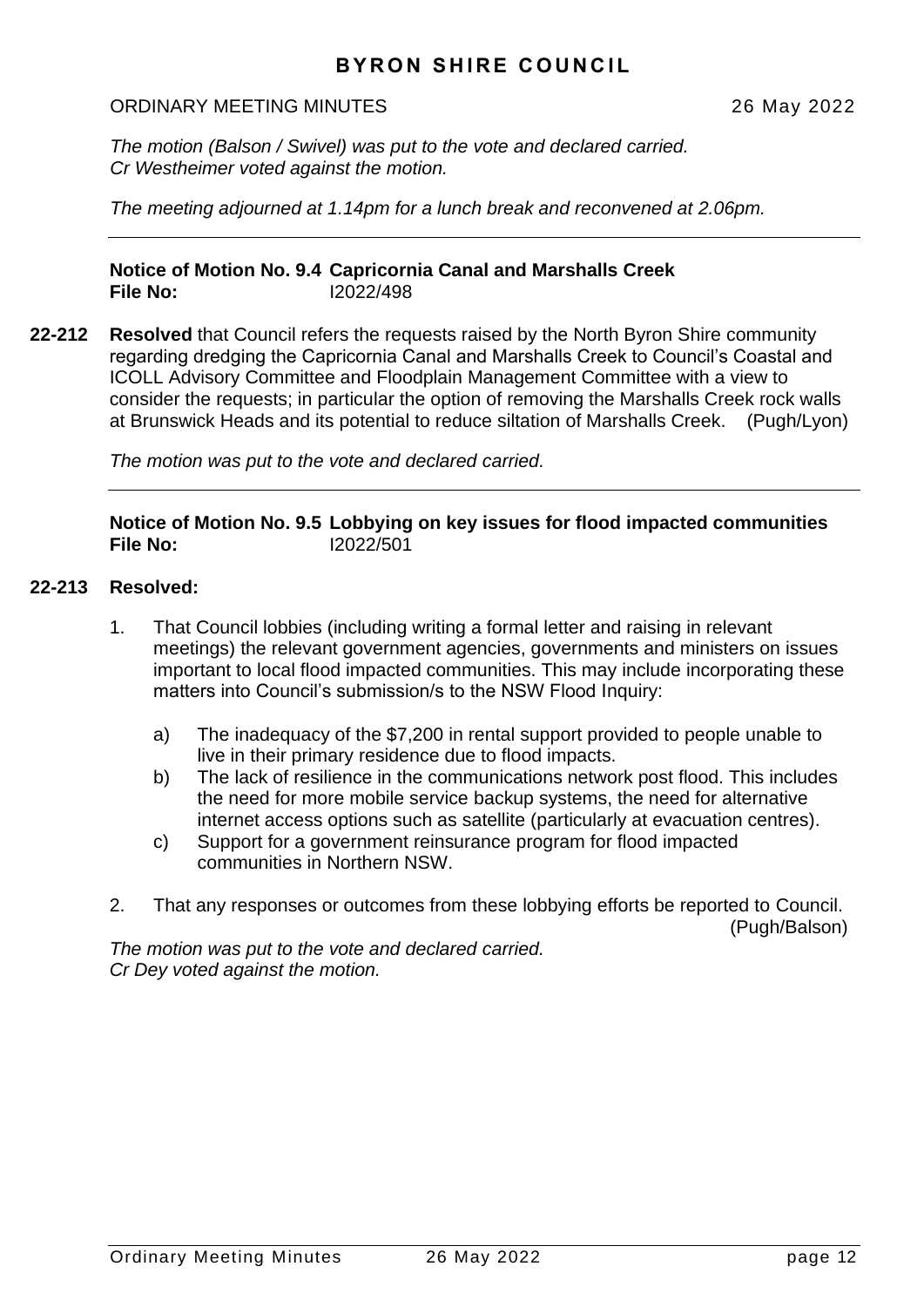## <span id="page-12-0"></span>**Notice of Motion No. 9.7 North Byron drainage and sewerage status File No:** I2022/503

## **22-214 Resolved:**

- 1. That Council receives a report at the June meeting on the following
	- a. The historical (5 year) proportion of infrastructure spending that has been spent in the North Byron Shire area.
	- b. A timeline for the comprehensive assessment of the status of drains and sewerage infrastructure in North Byron Shire
	- c. The proposed works program for sewerage and drainage in North Byron Shire for 2021-22, 2022-23 and 2023-24
	- d. Grants programs that council might apply for to clean and repair the drains and sewerage within North Byron Shire
- 2. That Council's internal drain clearing team (Storm Water Action Team) focus work within the North Byron Shire community over the next 6 months.
- 3. That members of North Byron Shire be invited to submit the worst cases of drainage or sewerage network disrepair to the relevant staff members for consideration into the future program of works, including the budget that is currently out on exhibition.
- 4. That a staff briefing be organised to give the opportunity for informed submissions and input with relevant representatives from the North Byron Shire community before the end of public exhibition of the 2022-23 budget, to discuss the program of works priorities and budget allocations for the next 3 years. (Pugh/Balson)

## PROCEDURAL MOTION

**22-215 Resolved** that Cr Pugh be granted a two minute extension to his speech. (Lyon)

*The motion was put to the vote and declared carried.*

*The motion (Pugh/Balson) was put to the vote and declared carried. Cr Lyon voted against the motion.*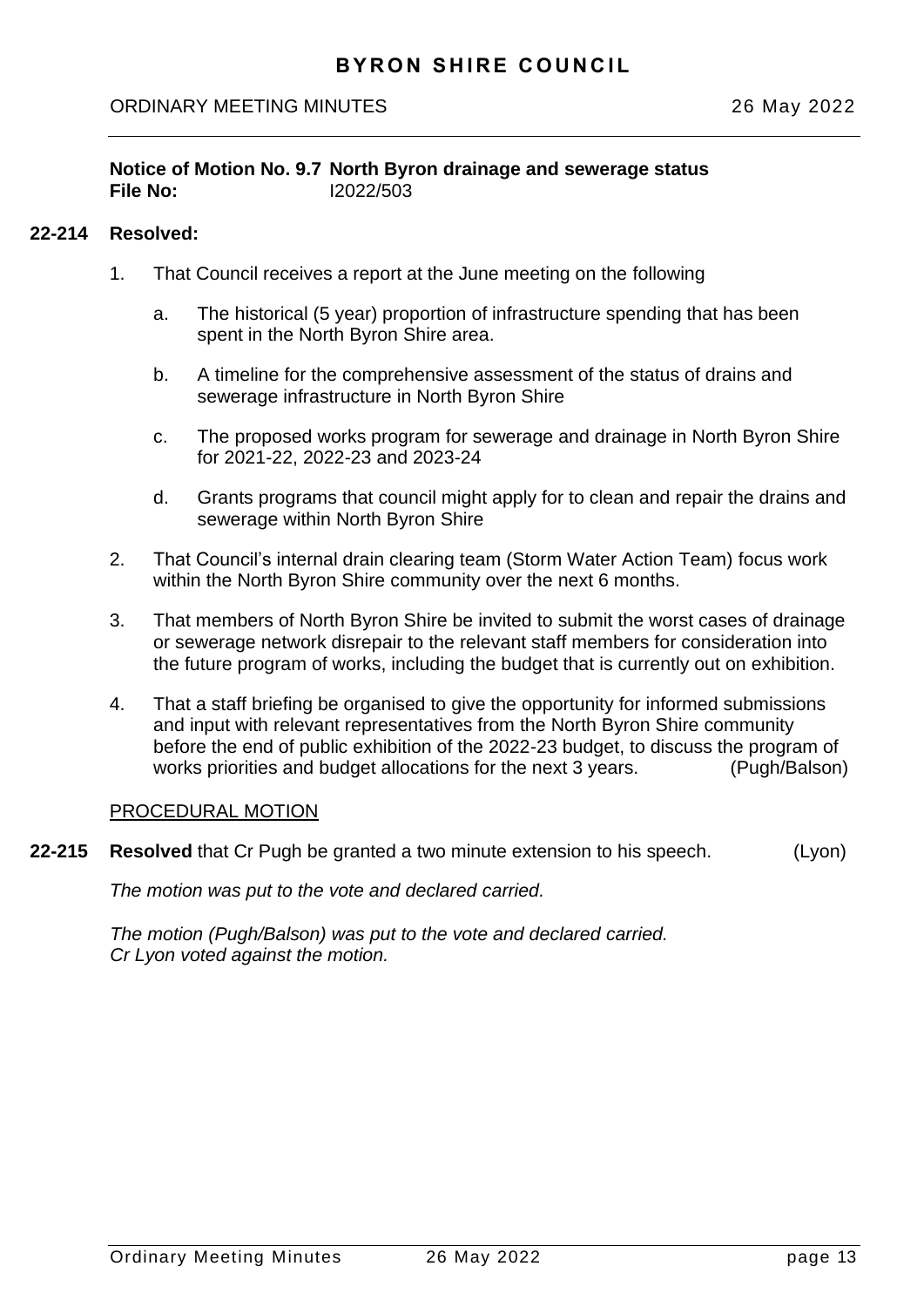## <span id="page-13-0"></span>**Notice of Motion No. 9.8 North Byron Shire Masterplan File No:** I2022/504

## **22-216 Resolved:**

- 1. That Expressions of Interest are opened for the next Masterplan of a town or village in early August 2022.
- 2. That the community groups in the north Byron Shire area be informed of the EOI process and invited to put in an EOI. (Pugh/Swivel)

*The motion was put to the vote and declared carried.*

#### **Notice of Motion No. 9.3 Parking meter time and cost amendments File No:** I2022/496

Moved:

- 1. That Council increases the parking meter changes for non Byron Shire residents except for local businesses who employ staff outside of the area.
- 2. That Council re-evaluates the costs and time durations of current parking meter charges by:
	- a) Increasing parking fees to \$7 per hour
	- b) Increasing one and two hour parking limits to three & four hours, to allow greater time for people to engage with local businesses and activities.
- 3. That the charges for local residents, ratepayers, and businesses and staff working in Byron Shire be decreased as follows:

*Byron Shire Residents and Rate payers: \$25 p/a (reduced from \$55 per annum)*

*Temporary business parking: \$60 p/a (reduced from \$110) plus waive the 5 person limit to meet the need for the number of employees per business who travel in from outside the Byron Shire.*

(Balson/Ndiaye)

#### PROCEDURAL MOTION

**22-217 Resolved t**hat the motion be put. (Pugh)

*The motion was put to the vote and declared carried. Cr Westheimer voted against the motion.*

*The motion was put to the vote and declared lost. Crs Swivel, Pugh, Hunter, Westheimer, Lyon, Ndiaye, and Dey voted against the motion.*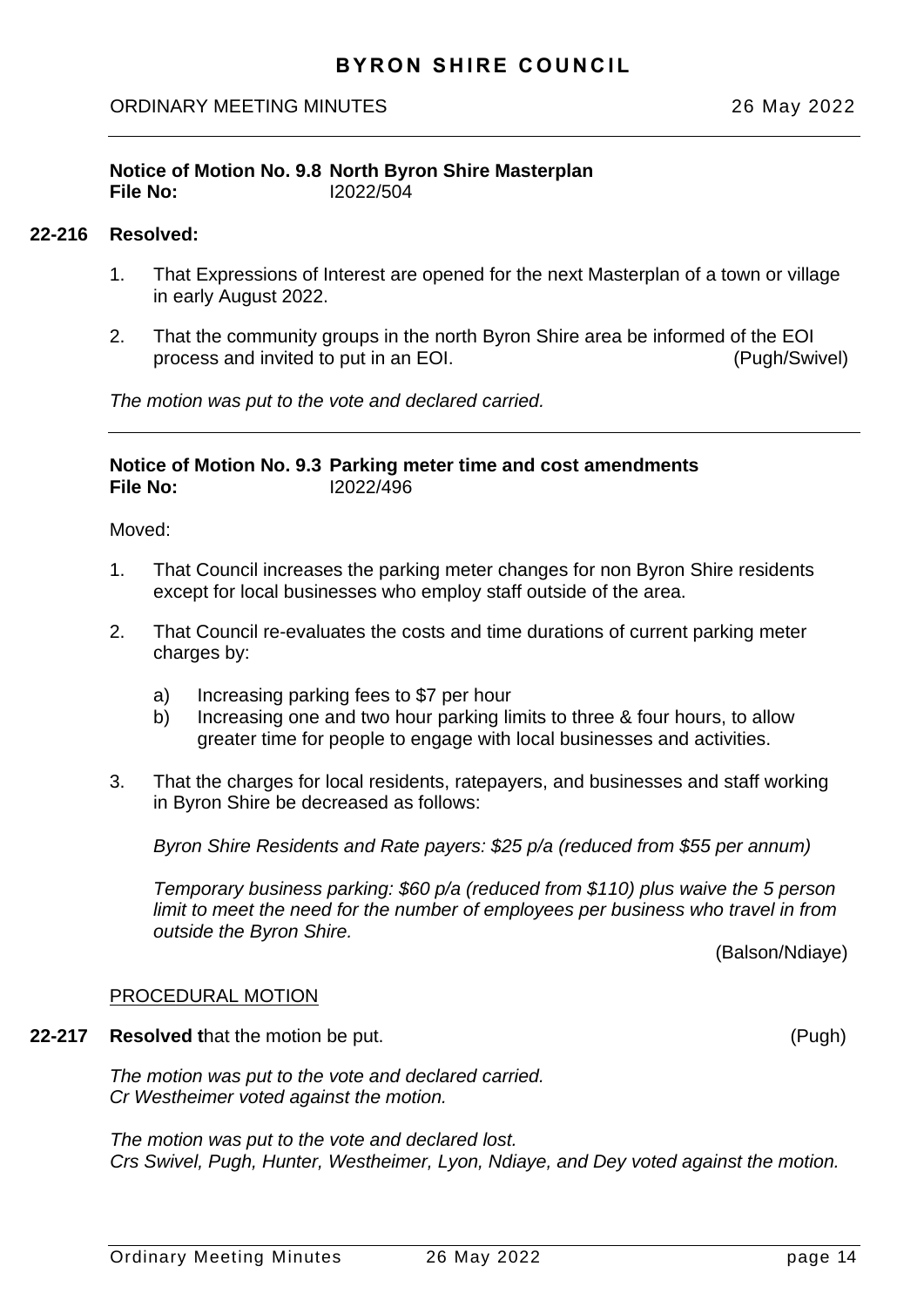#### <span id="page-14-0"></span>**Notice of Motion No. 9.6 Byron Bay Community Association support File No:** I2022/502

#### **22-218 Resolved** that Council:

- 1. Acknowledges the request from the Byron Bay Community Association for financial assistance in relation to Byron Bay markets and the extenuating circumstances that have resulted in financial losses
- 2. Offers a line of credit of up to \$100,000 to the Byron Bay Community Association from the Property Development Reserve to assist them with:
	- i) current shortfalls in markets revenue and
	- ii) cost of market relocation if development consent is given for the town centre site
- 3. Offers the line of credit to be available in five advances of \$20,000 each with an interest rate set at 3.5% per annum
- 4. Connects the term of any amounts borrowed to the markets licence, which is valid until 31 October 2026
- 5. Delegates to the Mayor, Deputy Mayor, and General Manager oversight of the agreement to ensure the risk to Council is minimised
- 6. Encourages the Byron Bay Community Association to investigate other funding options (Lyon/Pugh)

*The motion was put to the vote and declared carried.*

## **Notice of Motion No. 9.9 Rebuilding after the floods File No:** I2022/543

**22-219 Resolved** that the notice of motion was deferred for discussion at the 2 June SPW at 9am.

(Pugh/Lyon)

*The motion was put to the vote and declared carried.*

## **PETITIONS**

There were no petitions.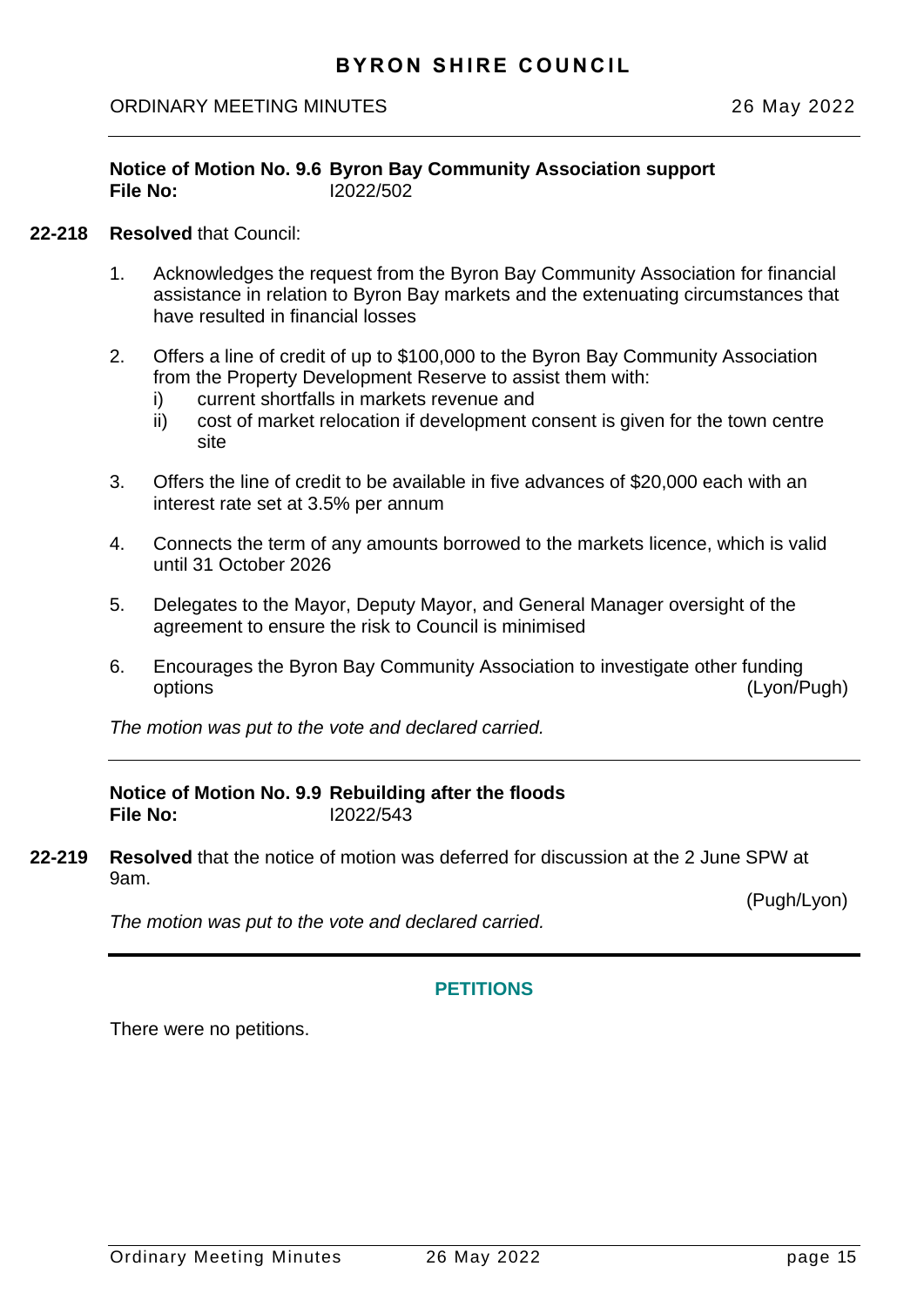#### **SUBMISSIONS AND GRANTS**

<span id="page-15-0"></span>

| Report No. 11.2 | <b>Grants April 2022</b> |
|-----------------|--------------------------|
| <b>File No:</b> | 12022/497                |

**22-220 Resolved** that Council notes the report and Attachment 1 (#E2022/42422) for Byron Shire Council's grant submissions as of 31 April 2022. (Dey/Ndiaye)

*The motion was put to the vote and declared carried.*

## **DELEGATES' REPORTS**

Cr Pugh provided a delegate's report on the Richmond Tweed Regional Library meeting.

Cr Swivel provided a delegate's report on the Moving Byron Advisory Committee meeting held on 19 May 2022.

Cr Hunter provided a delegate's report on the Mullumbimby Showground Committee.

Cr Westheimer provided a delegate's report on the Mullumbimby Civic Hall Committee.

Cr Ndiaye acknowledged that today is National Sorry Day.

## **STAFF REPORTS - GENERAL MANAGER**

**Report No. 13.1 Nomination of Councillors to Byron Masterplan Guidance Group File No:** I2022/479

**22-221 Resolved** that Council nominates Crs Dey and Westheimer to be members of the Byron Masterplan Guidance Group. (Ndiaye/Lyon)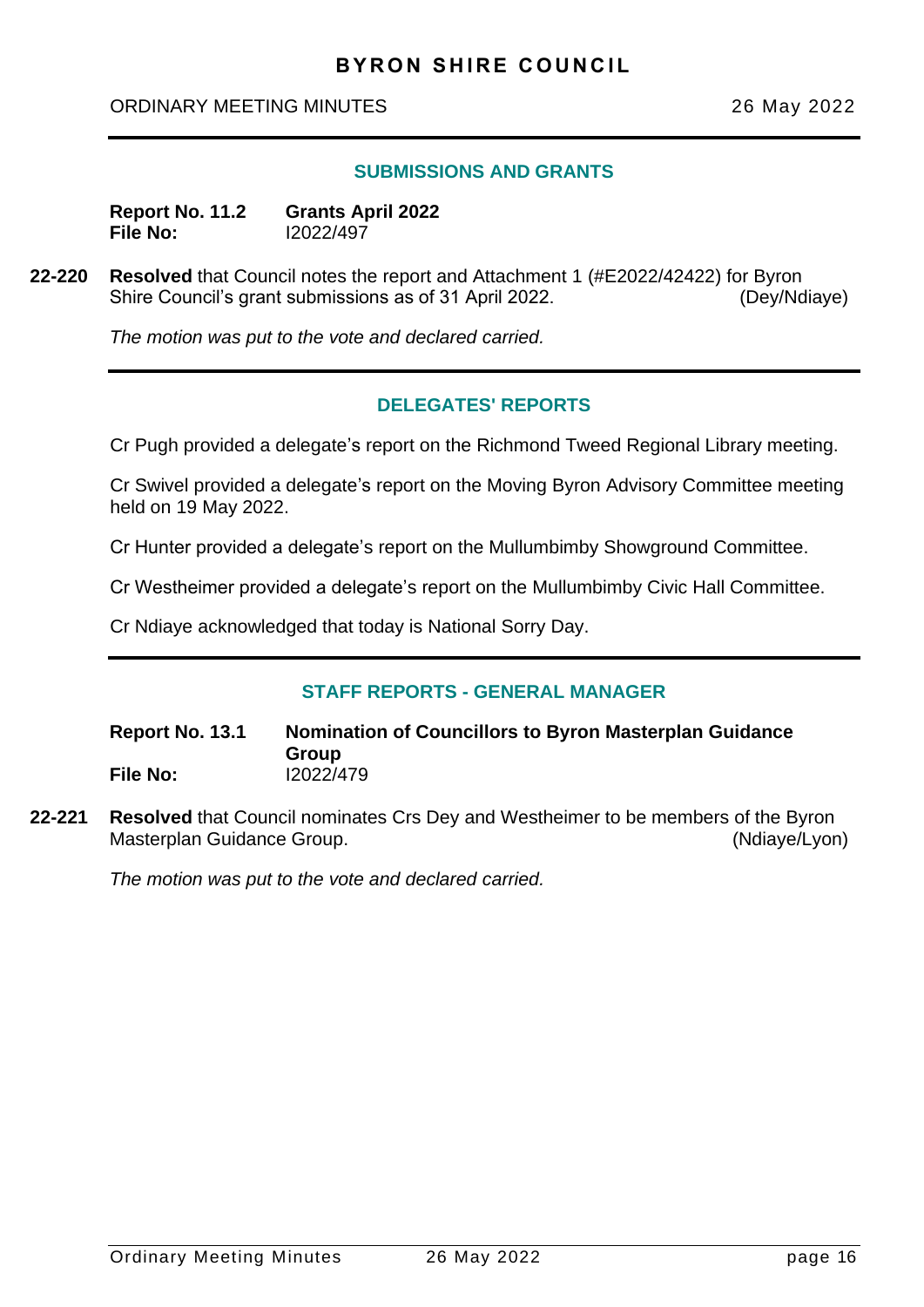## **STAFF REPORTS - CORPORATE AND COMMUNITY SERVICES**

<span id="page-16-0"></span>**Report No. 13.2 Mayor and Councillor Remuneration 2022/23 File No:** I2022/47

#### **22-222 Resolved** that Council:

- 1. Fixes the fee payable to each Councillor under section 248 of the *Local Government Act 1993* for the period 1 July 2022 to 30 June 2023 at \$21,100.
- 2. Fixes the additional fee payable to the Mayor under section 249 of the *Local Government Act 1993*, for the period from 1 July 2022 to 30 June 2023 at \$46,040.
- 3. Makes a superannuation contribution payment to its councillors in accordance with section 254B of the *Local Government Act 1993*.
- 4. Not determine a fee payable to the Deputy Mayor, in accordance with its current practice. (Ndiaye/Westheimer)

*The motion was put to the vote and declared carried.*

| Report No. 13.3 | Council Resolutions Quarterly Review - Q3 - 1 January to 31 |  |  |  |
|-----------------|-------------------------------------------------------------|--|--|--|
|                 | <b>March 2022</b>                                           |  |  |  |
| File No:        | 12022/457                                                   |  |  |  |

#### **22-223 Resolved:**

- 1. That Council notes the information provided in this report on active Council Resolutions in Attachment 1 (#E2022/30845);
- 2. That Council notes Resolution 22-001 also remains incomplete;
- 3. That the contents of Attachment 2 (#E2022/30867) be adjusted for Point 2 above; and
- 4. That Council notes the completion of Resolutions in the adjusted list. (Dey/Ndiaye)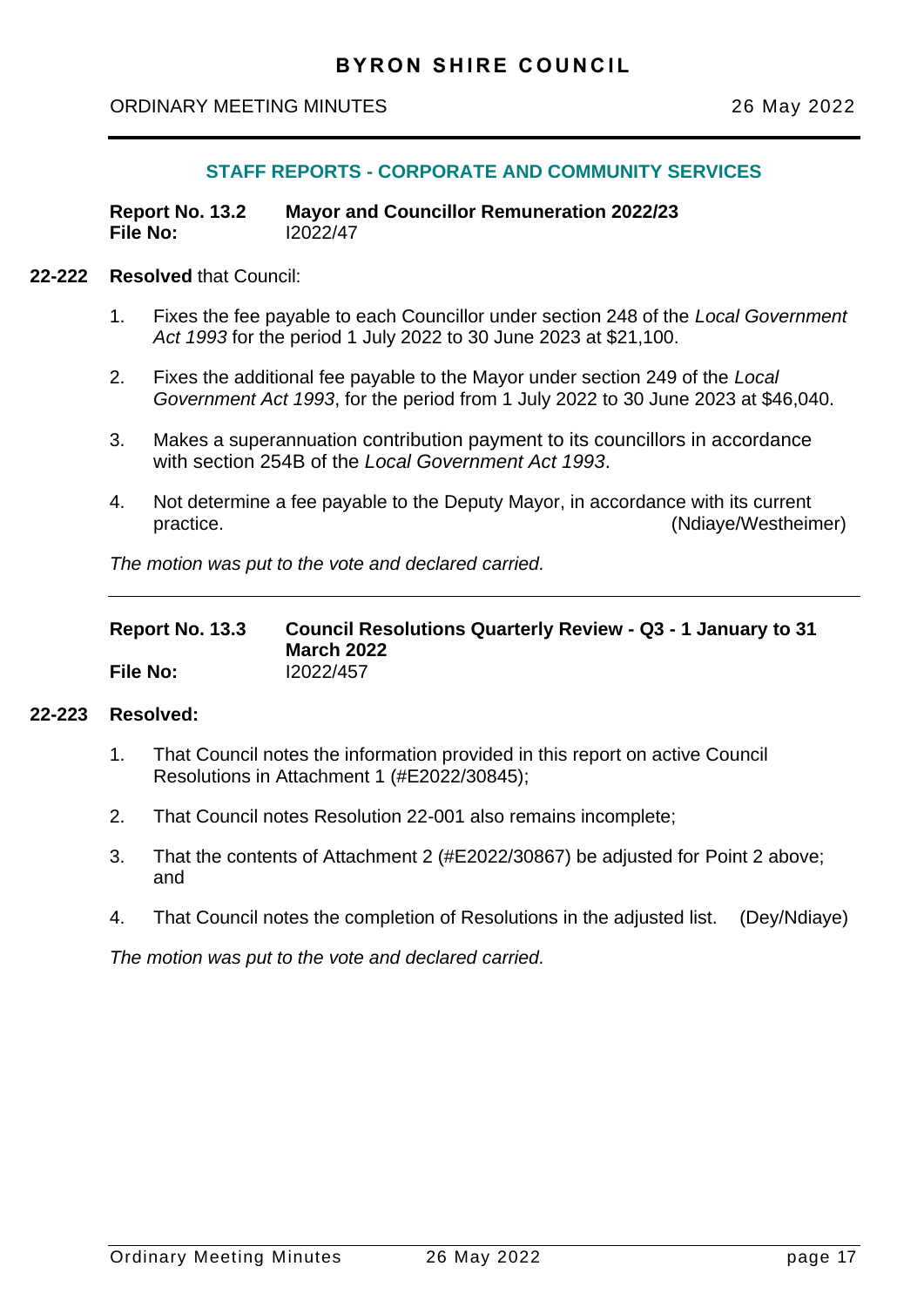## **STAFF REPORTS - INFRASTRUCTURE SERVICES**

<span id="page-17-0"></span>

| Report No. 13.7 | <b>Byron Shire Rail with Trail (Update)</b> |
|-----------------|---------------------------------------------|
| File No:        | 12022/116                                   |

#### **22-224 Resolved** that Council:

- 1. Continues to work with Transport for NSW on the delivery of outcomes articulated in Resolutions 20-127, 20-572, 21-234 and 21-389.
- 2. Continues to seek funding opportunities to allow reactivation of the rail corridor within the Byron Shire.
- 3. Engages in discussions with Lismore City Council regarding collaboration on improved public transport strategies and use of the rail corridor.
- 4. Writes to Tamara Smith MP to inform her of the current status of the \$100,000 funding from TfNSW for the clearing of the rail corridor and the difficulties with complying with the timelines for the approval of the licence to undertake the clearing. (Westheimer/Dey)

*The motion was put to the vote and declared carried. Cr Hunter voted against the motion..*

| Report No. 13.8 | <b>Vallances Road PRG Update</b> |
|-----------------|----------------------------------|
| <b>File No:</b> | 12022/491                        |

#### **22-225 Resolved:**

- 1. That Council notes:
	- a) the attached draft meeting minutes for the inaugural meeting of the Vallances Road Project Reference Group held on 26 April 2022,
	- b) and that information including the following will be presented to the next meeting scheduled for 28 June: number and cost of traditional burials in the Shire; management details for existing cemeteries in the Shire; management details for a natural burial ground "Briars" on Mornington Peninsula; ground slope limit for natural burial; planning status of the nursery; road options for the intersection of Coolamon Scenic Drive and Vallances Road; traffic options for the intersection as is; site survey; a PRG website.
- 2. That Council authorises the General Manager to engage appropriate resources to progress the Development Application for a natural burial ground at Vallances Road, in consultation with the PRG.
- 3. The Vallances Road Project Reference Group consider an Indigenous name for the whole Vallances area. (Dev/Lyon)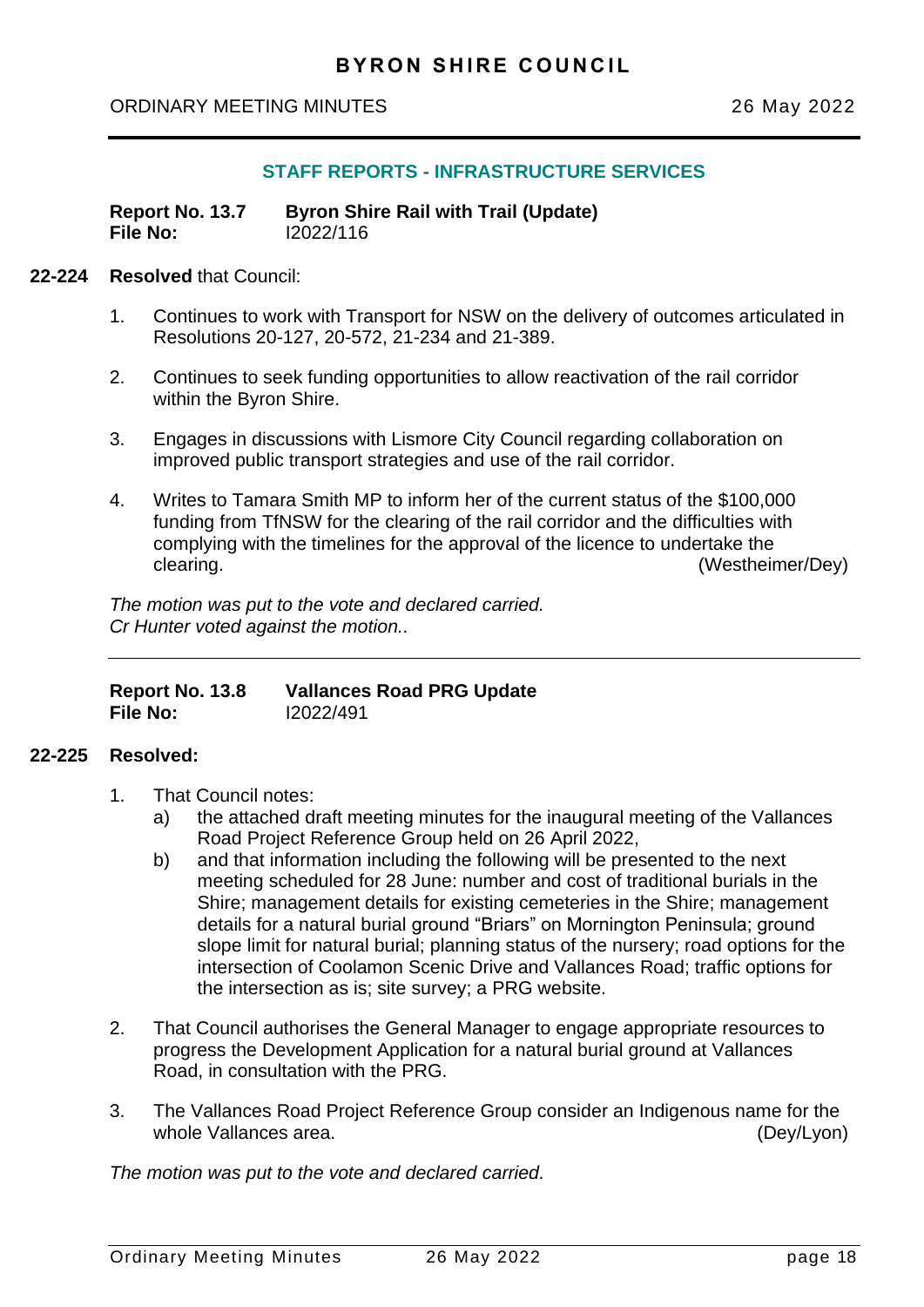## **REPORTS OF COMMITTEES - INFRASTRUCTURE SERVICES**

<span id="page-18-0"></span>**Report No. 14.1 Report of the Floodplain Management Advisory Committee Meeting held on 21 April 2022 File No:** I2022/488

- **22-226 Resolved** that Council notes the minutes of the Floodplain Management Advisory Committee Meeting held on 21 April 2022. (Lyon/Westheimer)
- **22-227 Resolved** that Council adopts the following Committee Recommendations:

# **Report No. 3.1 Committee Constitution**

File No: I2022/343

Committee Recommendation 3.1.1

That Council:

- 1. Ratify the draft Committee Constitution with the following amendment to Part five: 6 community representatives including if possible one representing communities near Tallow Creek ICOLL, Belongil Creek ICOLL, Marshalls Creek, Brunswick River.
- 2. Seeks additional Committee members through readvertising. (Lyon/Westheimer)
- **22-228 Resolved** that Council adopts the following Committee Recommendations:

#### **Report No. 3.2 Post Flood Event Update**

File No: I2022/345

Committee Recommendation 3.2.1

That Council:

- 1. Notes the Report.
- 2. Receives a further report from the Floodplain Management Advisory Committee on reviewing the North Byron Floodplain Risk Management Plan. (Lyon/Westheimer)
- **22-229 Resolved** that Council adopts the following Committee Recommendations:

**Report No. 3.3 Flooding and Drainage Grants Update** File No: I2022/346

Committee Recommendation 3.3.1

That Council:

- 1. Notes the Report.
- 2. Receives a report, via the Floodplain Management Advisory Committee, which includes a detailed list of the recommended flood mitigation works from each of Council's Floodplain Management Plans. Lyon/Westheimer)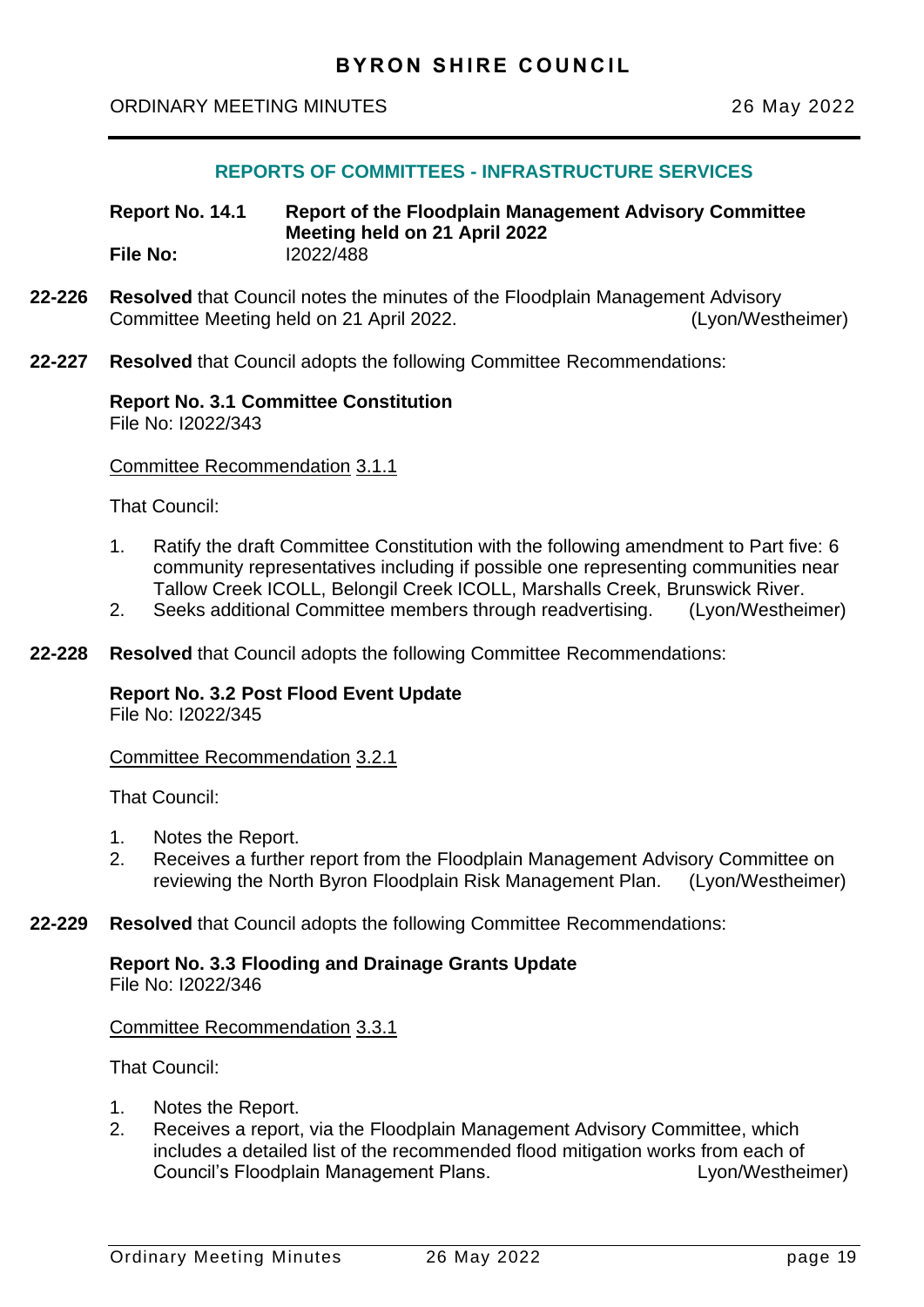## ORDINARY MEETING MINUTES 26 May 2022

(Lyon/Westheimer)

**22-230 Resolved** that Council adopts the following Recommendations:

**Report No. 3.4 Belongil Catchment Drainage Board Update and Actions Required** File No: I2022/347

Recommendation 3.4.1

That Council:

- 1. Notes the Report.
- 2. Nominates Cr Lyon as a Representative to the Board and Cr Dey as an alternate.

#### AMENDMENT

Moved that Council adopts the following Recommendations:

**Report No. 3.4 Belongil Catchment Drainage Board Update and Actions Required** File No: I2022/347

#### Recommendation 3.4.1

That Council:

- 1. Notes the Report.
- 2. Nominates Cr Dey as a Representative to the Board and Cr Lyon as an alternate. (Dey/Balson)

*The amendment was put to the vote and declared lost.*

*Crs Swivel, Pugh, Hunter, Balson, Westheimer, and Lyon voted against the amendment.*

*The motions (22-226 to 20-230) were put to the vote and declared carried.*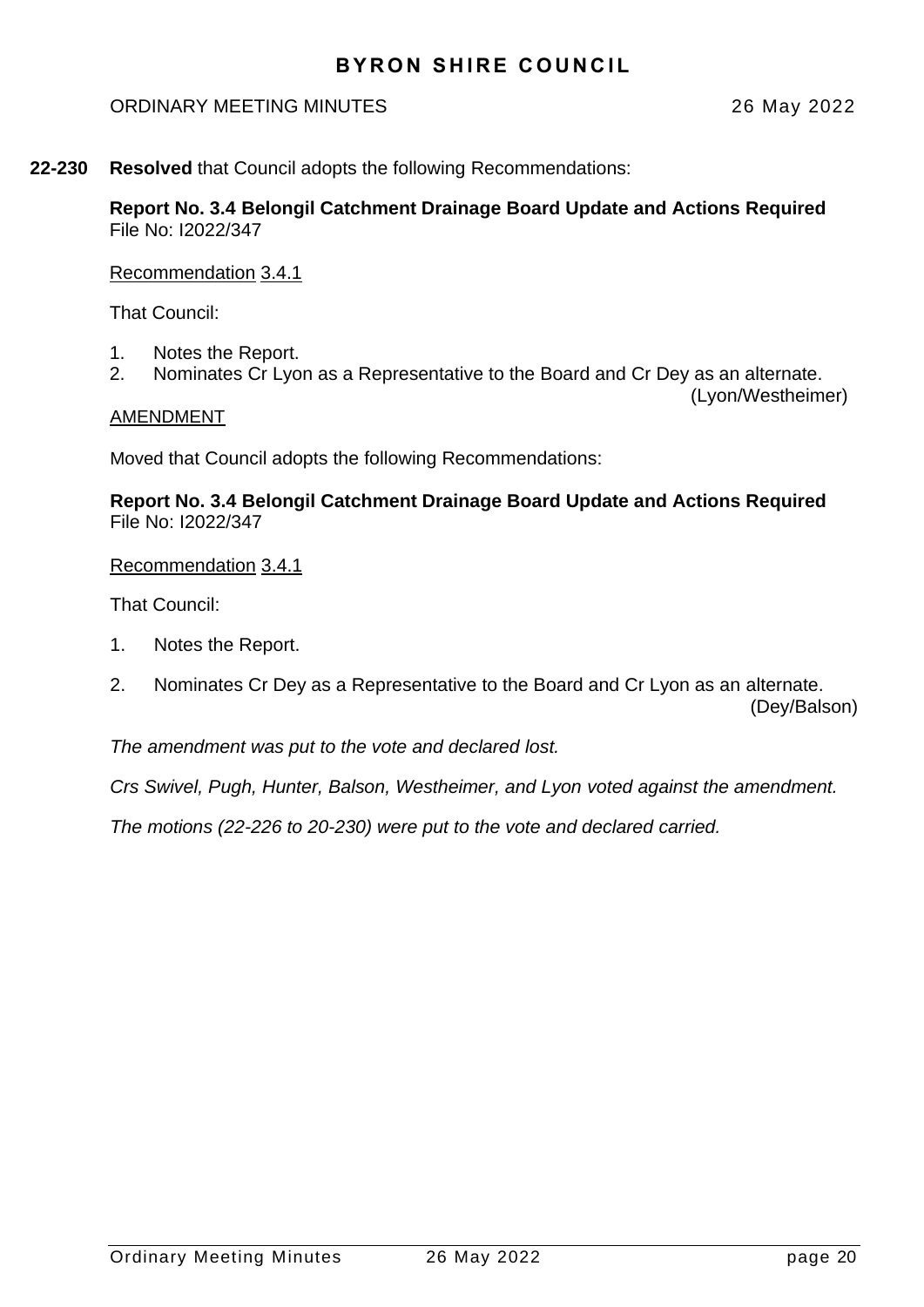#### <span id="page-20-0"></span>ORDINARY MEETING MINUTES 26 May 2022

## **QUESTIONS WITH NOTICE**

**Question With Notice No. 15.1 Emergency Plans File No:** I2022/414

Cr Dey asks the following question:

*What are the various Emergency Plans (or similar strategies) that 'kick in' when there is a disaster like the recent floods and landslip, whether those Plans are at council, state, federal or inter-agency level?*

#### **Response Director Infrastructure Services:**

Emergency Plans/Strategies that may be activated during a disaster are as follows:

1. Tweed/Byron Local Emergency Management Plan (EMPLAN)

[tweed-byron-local-emergency-management-plan.pdf \(nsw.gov.au\)](https://www.tweed.nsw.gov.au/files/assets/public/documents/council/strategies-and-plans/tweed-byron-local-emergency-management-plan.pdf) Sub plans can be found on page 22-29

2. Tweed/Byron Local Recovery Plan

[2019 Tweed Byron Local Recovery Plan\\_External APPROVED SIGNED](https://www.tweed.nsw.gov.au/files/assets/public/documents/council/strategies-and-plans/tweed-byron-local-recovery-plan-2019.pdf)  [\(nsw.gov.au\)](https://www.tweed.nsw.gov.au/files/assets/public/documents/council/strategies-and-plans/tweed-byron-local-recovery-plan-2019.pdf)

3. State Emergency Management Plan (EMPLAN)

(NSW State Plans and sub plans can be found at [https://www.nsw.gov.au/rescue](https://www.nsw.gov.au/rescue-and-emergency-management)[and-emergency-management\)](https://www.nsw.gov.au/rescue-and-emergency-management)

4. Byron Shire Council Business Continuity Plan (refer details at end of document)

## **Tweed/Byron Local Emergency Management Plan (EMPLAN)**

The Tweed/Byron Local Emergency Management Plan (EMPLAN), details arrangements for, prevention of, preparation for, response to and recovery from emergencies within the Tweed/Byron Local Government Areas.

It encompasses arrangements for:

- emergencies controlled by combat agencies
- emergencies controlled by combat agencies and supported by the Local Emergency Operations Controller (LEOCON)
- emergency operations for which there is no combat agency and are controlled by the LEOCON; and
- circumstances where a combat agency has passed control to the LEOCON.

The following principles are applied in the plan:

a) The Emergency Risk Management (ERM) process is to be used as the basis for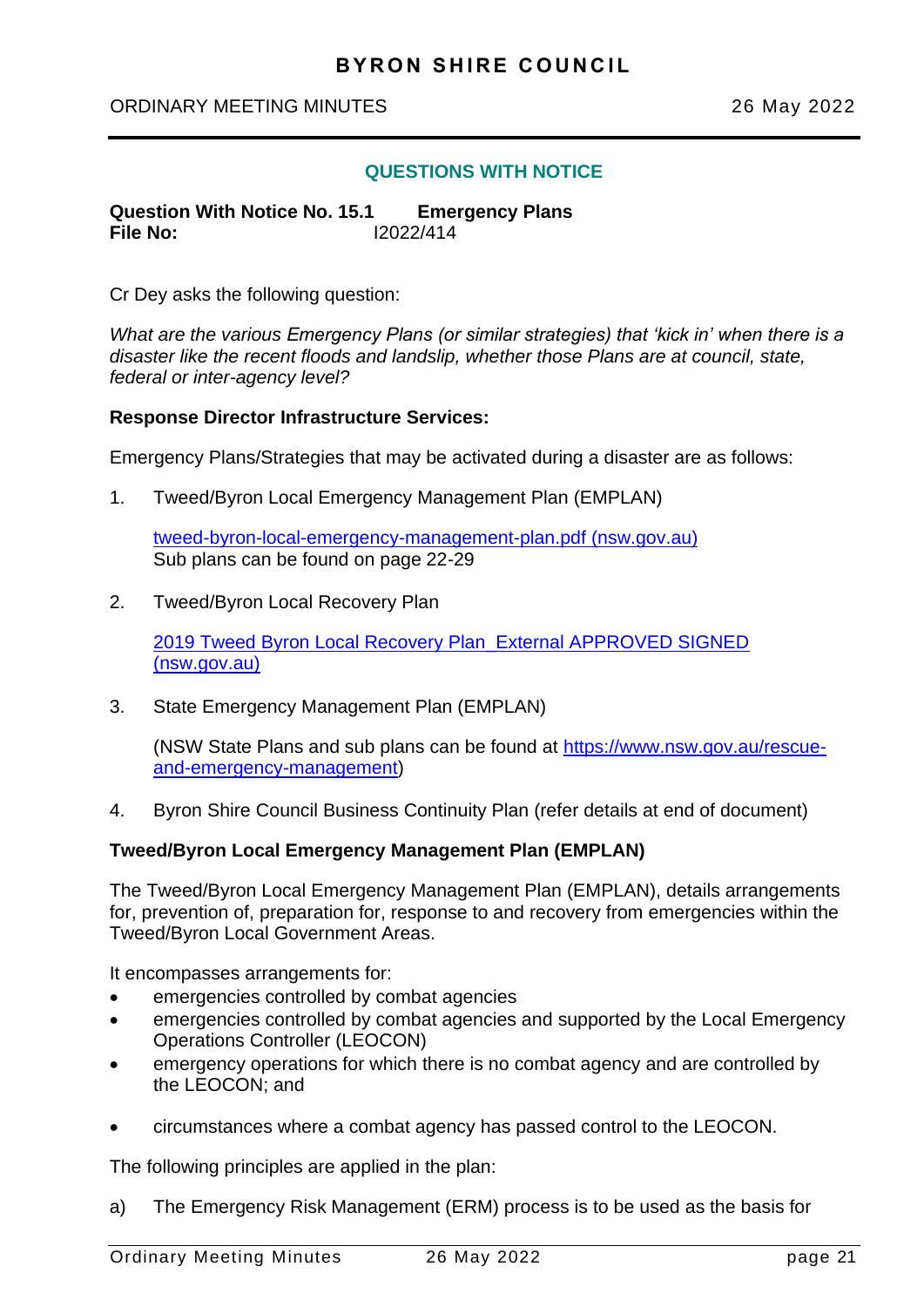#### ORDINARY MEETING MINUTES 26 May 2022

emergency planning in New South Wales. This methodical approach to the planning process is to be applied by Emergency Management Committees at all levels.

- b) Responsibility for preparation, response and recovery rests initially at Local level. If Local agencies and available resources are not sufficient, they are augmented by those at Regional level.
- c) Control of emergency response and recovery operations is conducted at the lowest effective level.
- d) Agencies may deploy their own resources from their own service from outside the affected Local area or Region if they are needed.
- e) The Local Emergency Operations Controller (LEOCON) is responsible, when requested by a combat agency, to co-ordinate the provision of resources support. EOCONs would not normally assume control from a combat agency unless the situation can no longer be contained. Where necessary, this should only be done after consultation with the Regional Emergency Operations Controller (REOCON) and agreement of the combat agency and the appropriate level of control.
- f) Emergency preparation, response and recovery operations should be conducted with all agencies carrying out their normal functions wherever possible.
- g) Prevention measures remain the responsibility of authorities/agencies charged by statute with the responsibility

## **Byron Shire Council Business Continuity Plan**

The Byron Shire Council Business Continuity Plan is an internal document that is implemented upon the declaration of a Business Continuity Event by the Continuity Management Team Leader (General Manager) and is aimed at maintaining or reestablishing key identified Council business operations within designated timeframes. This document only applies to events which disrupt the business operations of Council.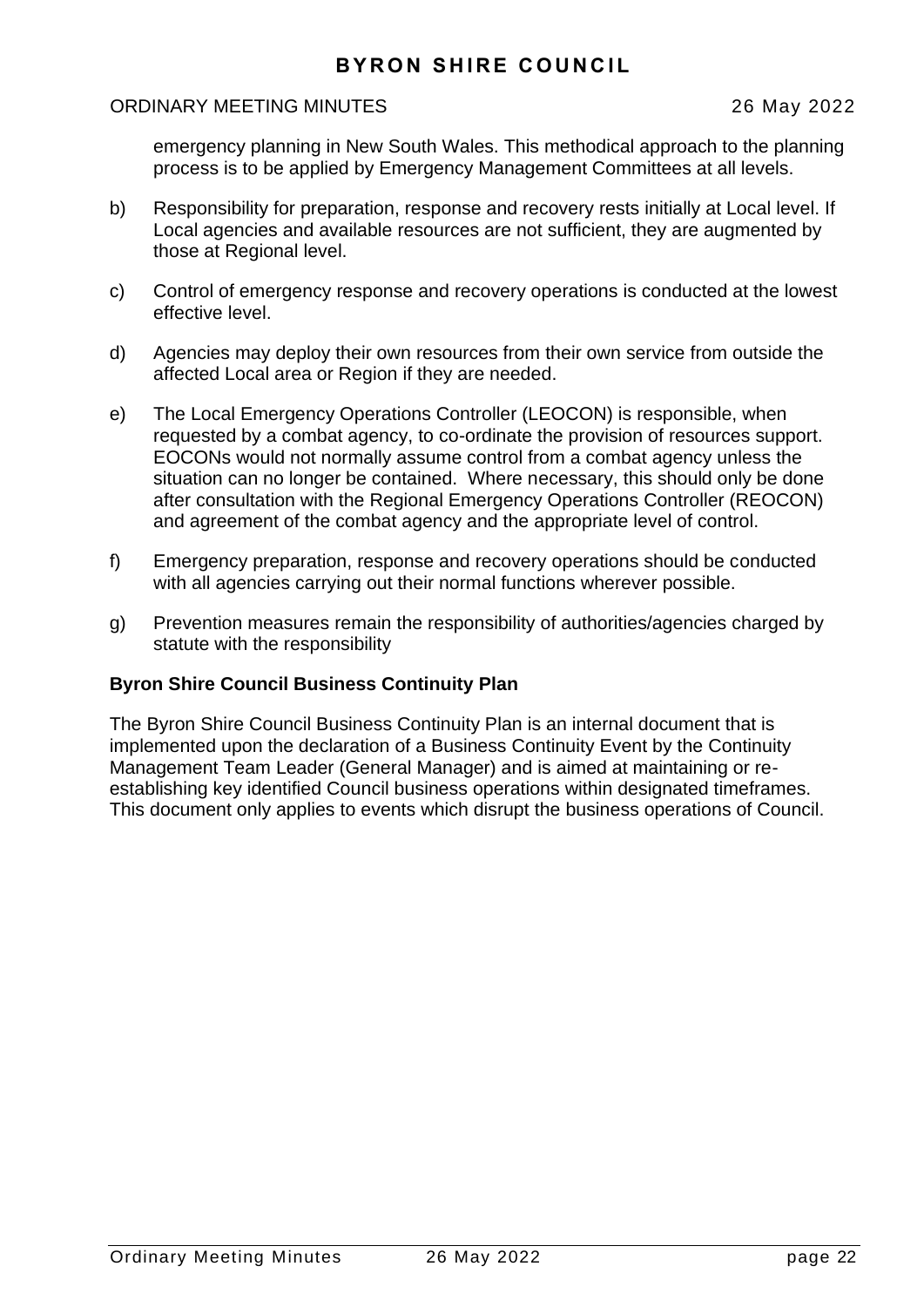## <span id="page-22-0"></span>ORDINARY MEETING MINUTES 26 May 2022

#### **Question With Notice No. 15.2 Fill for urban development on the Shire's floodplains File No:** I2022/472

Cr Dey asks the following questions:

- *1. When DA 10.2017.749.1 gave consent to two houses on a vacant allotment Lot at 1 Kallaroo Circuit OCEAN SHORES, was there a prohibition in place on fill in this floodplain?*
- *2. When Consent Condition 10 imposed a minimum floor level of 3.9m AHD, was Council as consent authority aware that on Sheet 1A of 19 "Site Plan Layout" of the proposal (as stamped & approved) a box named "Siteworks" indicated 0.1m cut and zero fill to create the original proposed slab level of 3.525m?*
- *3. Did Council realise that, in raising the floor to at least 3.9m, the slab would require 375mm of fill?*
- *4. If the no fill approach was in force when consent was granted, why is Consent Condition 24 entitled "Fill to be retained on the subject land" and why does it require that "Fill material must not encroach onto any adjoining land", which implies that there can be fill on the property?*
- *5. If the no-fill approach is still in force, why did the private PCA for 1 Kallaroo Circuit recently ignore the prohibition and approve about 0.4m of fill on the property within a floodplain?*
- *6. And, if the no-fill approach is still in force, are there better ways to protect the floodplain from fill?*

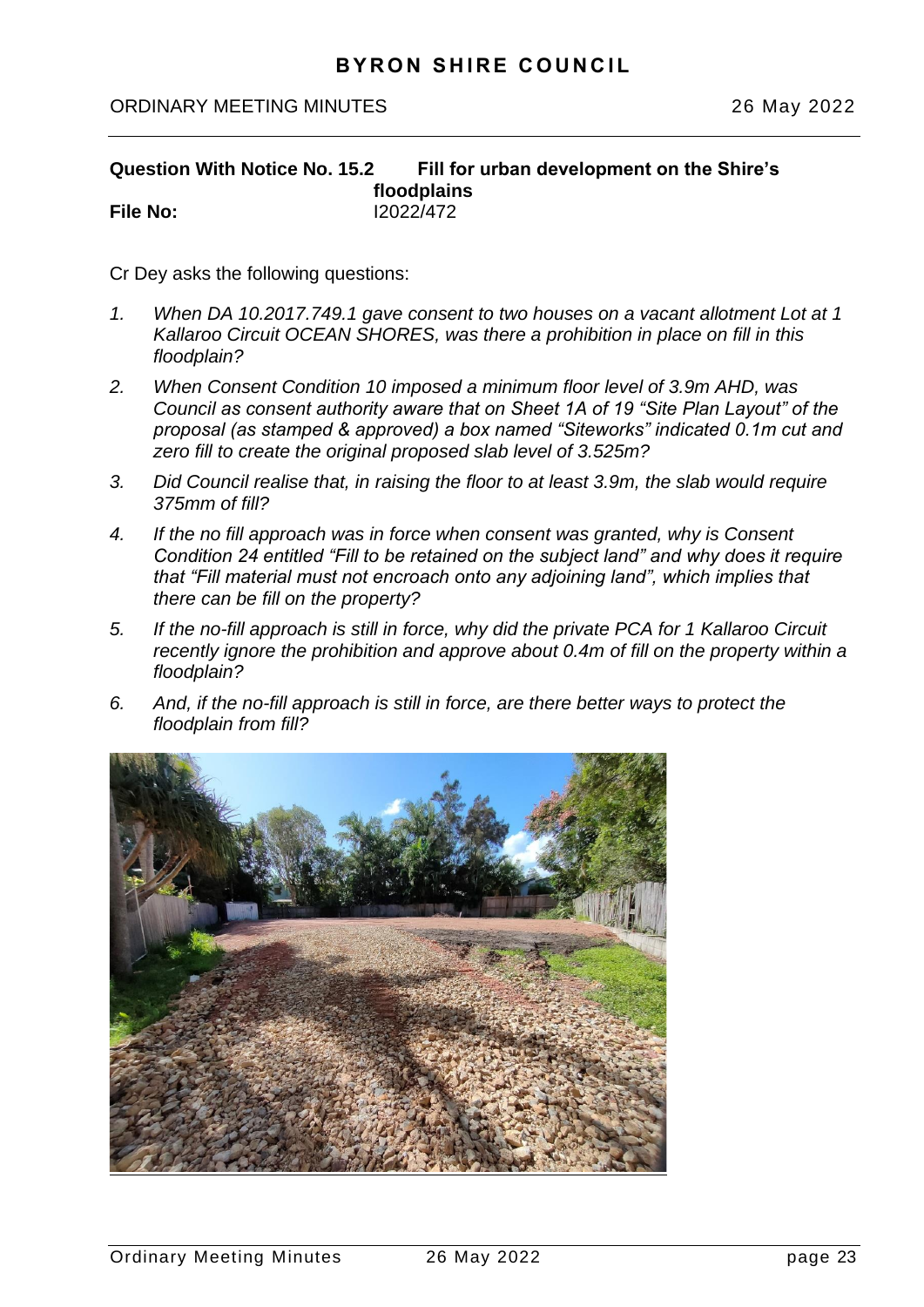#### ORDINARY MEETING MINUTES 26 May 2022

## **Response Director Sustainable Environment and Economy:**

*1. When DA 10.2017.749.1 gave consent to two houses on a vacant allotment Lot at 1 Kallaroo Circuit OCEAN SHORES, was there a prohibition in place on fill in this floodplain?* 

The Marshalls Creek Floodplain Management Plan was adopted by Council on 25 November 1997. Section 6.2 identifies management practices for South Golden Beach and Ocean Shores North including "place a moratorium on filling individual lots until sufficient investigation has been undertaken to identify and quantify appropriate stormwater ponding points".

It is noted that the "Fern Beach" estate which includes the subject lot was constructed to be above the 1% flood level as acknowledged within the Marshalls Creek Floodplain Management Plan Report – November 1997 prepared by Paterson Consultants Pty Limited.

*2. When Consent Condition 10 imposed a minimum floor level of 3.9m AHD, was Council as consent authority aware that on Sheet 1A of 19 "Site Plan Layout" of the proposal (as stamped & approved) a box named "Siteworks" indicated 0.1m cut and zero fill to create the original proposed slab level of 3.525m?* 

Sheet 1A of 19 "Site Plan Layout" is the stamped plan under the development consent and includes the "Siteworks" note which indicated 0.1m of cut and zero fill. That plan was part of the consideration of the development application.

*3. Did Council realise that, in raising the floor to at least 3.9m, the slab would require 375mm of fill?* 

The proposed construction methodology was slab on ground so it was considered increased concrete material could be used to achieve the level required above the existing ground level. Other construction techniques are available (eg. drop edge beam) such that the slab floor level can be raised without the necessity for filling. However, it is the Certifier who is required to be satisfied that the development has been carried out in accordance with the development consent (including the construction certificate), including in relation to cut and fill levels.

*4. If the no fill approach was in force when consent was granted, why is Consent Condition 24 entitled "Fill to be retained on the subject land" and why does it require that "Fill material must not encroach onto any adjoining land", which implies that there can be fill on the property?* 

Condition 24 is a standard Council condition, the purpose of which is to ensure that any site works involving fill material, no matter how large or small, must not encroach onto any adjoining land. This could have related to material excavated from one location on the site (ie. the 0.1m of cut indicated on the plans) and placed in another location, even if only for a short timeframe. The condition is in the section of the consent titled "The following conditions are to be complied with during any building or construction works". The condition is applicable during that timeframe, and the Certifier must be satisfied that the development is being caried out in accordance with the consent in this regard.

*5. If the no-fill approach is still in force, why did the private PCA for 1 Kallaroo Circuit*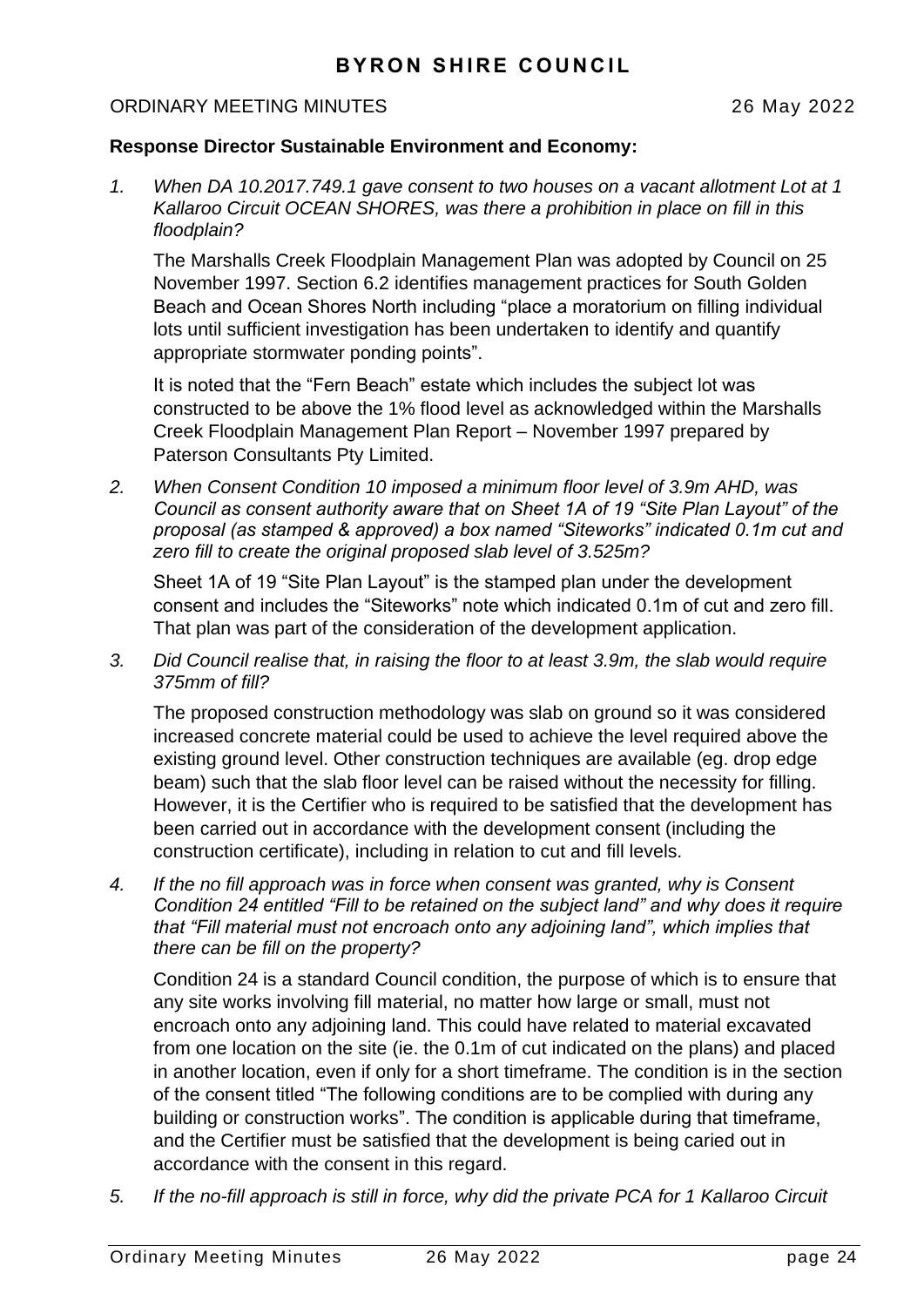## ORDINARY MEETING MINUTES 26 May 2022

*recently ignore the prohibition and approve about 0.4m of fill on the property within a floodplain?* 

Staff are not able to provide comment as to the reasons for certain actions of the private certifier.

*6. And, if the no-fill approach is still in force, are there better ways to protect the floodplain from fill?* 

The requirements of the Marshalls Creek Floodplain Management Plan (1997) are listed as "special provisions" to be addressed under Chapter C2 – C2.3.5 of DCP 2014. This Chapter of the DCP must be addressed by all development on flood liable land.

## **URGENCY MOTIONS**

#### PROCEDURAL MOTION

#### **Moved:**

- 1. That pursuant to Section 10A(2)(b) of the Local Government Act, 1993, Council resolve into Confidential Session to discuss the following report, namely Ownership of Site at Suffolk Park Caravan Park.
- 2. That the reasons for closing the meeting to the public to consider this item be that:
	- (b) the personal hardship of any resident or ratepayer
- 3. That on balance it is considered that receipt and discussion of the matter in open Council would be contrary to the public interest, as disclosure of the confidential information could disclose information about a resident or ratepayer. (Dey)

*Cr Lyon left the meeting at 5.47pm, the Deputy Mayor took the Chair.*

## **Matter of Urgency - Suffolk Park Caravan Park**

That the matter regarding ownership at Suffolk Park Caravan Park be considered urgent. (Dey/Ndiaye)

*The motion was put to the vote and declared carried.*

The Chairperson ruled the matter urgent.

*Cr Lyon returned to the meeting at 5.50pm and resumed the Chair.*

## PROCEDURAL MOTIONS

**22-231 Resolved** that Council move into Committee to allow for free debate. (Ndiaye)